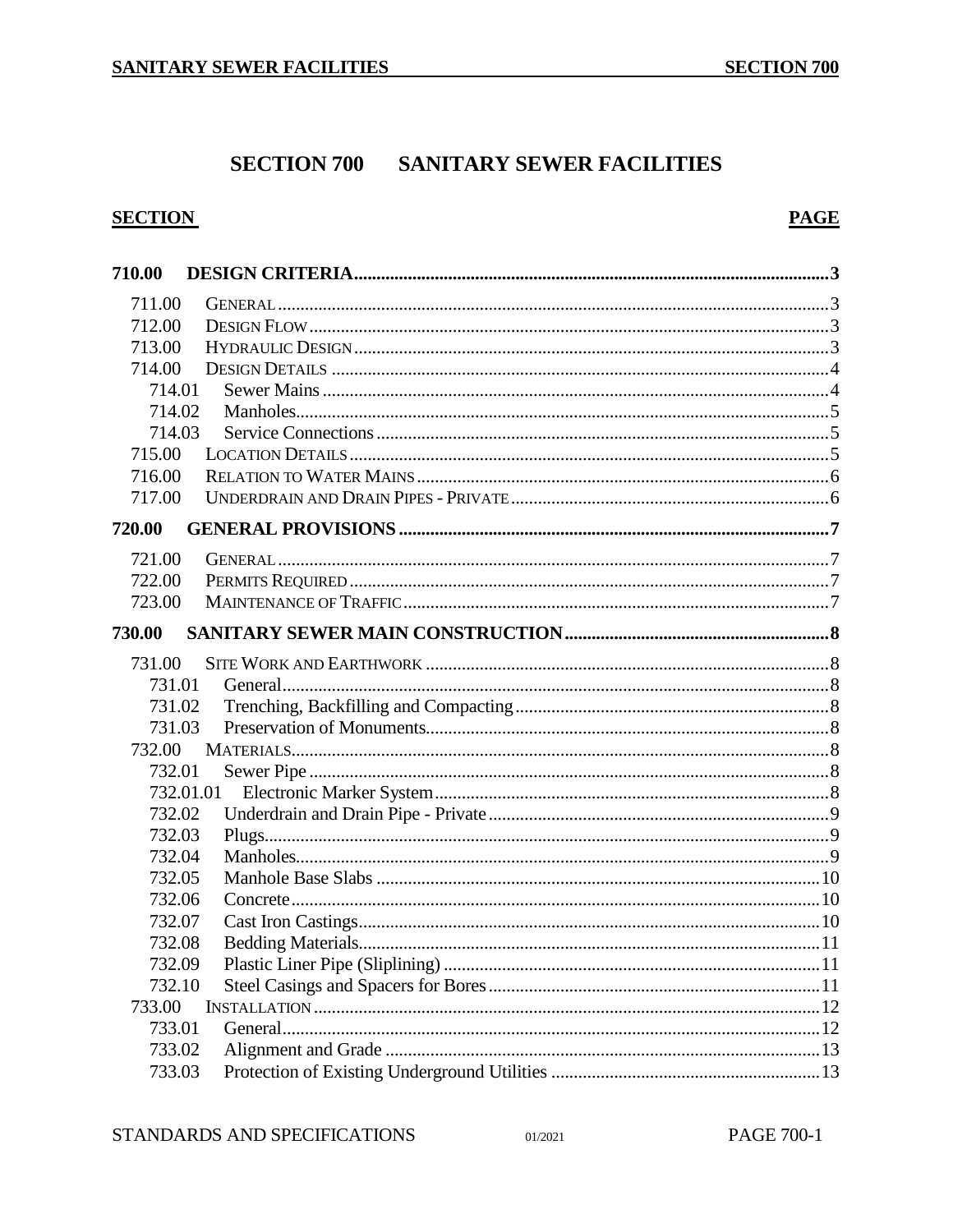| 733.04 |  |
|--------|--|
| 733.05 |  |
| 733.06 |  |
| 733.07 |  |
| 733.08 |  |
| 733.09 |  |
| 733.10 |  |
| 733.11 |  |
| 733.12 |  |
| 733.13 |  |
| 733.14 |  |
| 740.00 |  |
|        |  |
| 741.00 |  |
| 742.00 |  |
| 742.01 |  |
| 742.02 |  |
| 743.00 |  |
| 743.01 |  |
| 743.02 |  |
| 743.03 |  |
| 743.04 |  |
| 743.05 |  |
| 743.06 |  |
| 743.08 |  |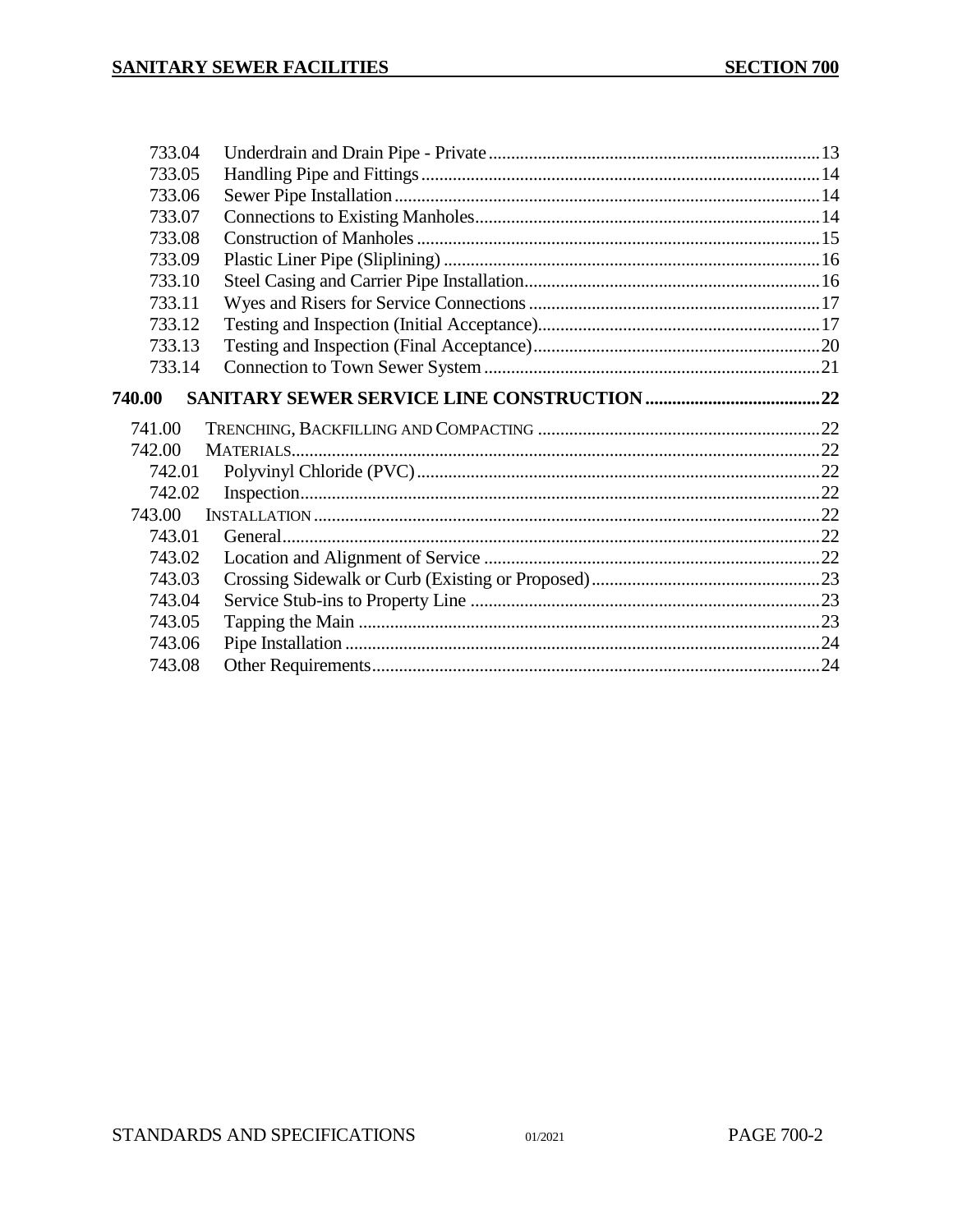SECTION 700 SANITARY SEWER FACILITIES

# <span id="page-2-0"></span>**710.00 DESIGN CRITERIA**

### <span id="page-2-1"></span>**711.00 General**

All extensions of and/or additions to the Town sewer systems will comply with the requirements of these STANDARDS AND SPECIFICATIONS for sewer main and service line construction.

### <span id="page-2-2"></span>**712.00 Design Flow**

The design will include consideration of providing service for the entire area tributary to the outfall point. The following wastewater flow rates, which include infiltration, shall be used:

| User Type                 | Unit Wastewater Flow Rate |
|---------------------------|---------------------------|
| Residential               | 90 gallons/capita/day     |
| Industrial                | 1,500 gallons/acre/day    |
| Commercial                | 1,000 gallons/acre/day    |
| Park/Recreation           | 50 gallons/acre/day       |
| <b>Elementary Schools</b> | 13 gallons/student/day    |
| Jr. & Sr. High Schools    | 20 gallons/student/day    |

The Town's minimum residential population density or household density is 2.89 people per dwelling unit. The land usage shall be as noted on an approved PUD and/or Plat.

Wastewater flow peaking factors shall be computed using the following equation:

 $PF = 2.6*Q$  Max Day<sup>-0.16</sup> Where  $Q_{\text{Max Day}} =$  maximum daily flow in CFS

The peaking factor will not be less than 2.0 or greater than four (4.0).

# <span id="page-2-3"></span>**713.00 Hydraulic Design**

Sewers twelve (12) inches in diameter and smaller shall carry the peak design flow at a maximum flow depth of fifty percent (50%) of the pipe diameter (d/D). Sewer mains larger than twelve (12) inches in diameter may be designed to 0.70 d/D at the peak design flow rate.

The minimum velocity at the peak design flow rate shall be two (2) feet per second. Where actual flow will be considerably below the design flow for several years, the Town Engineer may require that the minimum velocity be attained by suitable grades at the partial peak design flow rate.

```
STANDARDS AND SPECIFICATIONS 01/2021 PAGE 700-3
```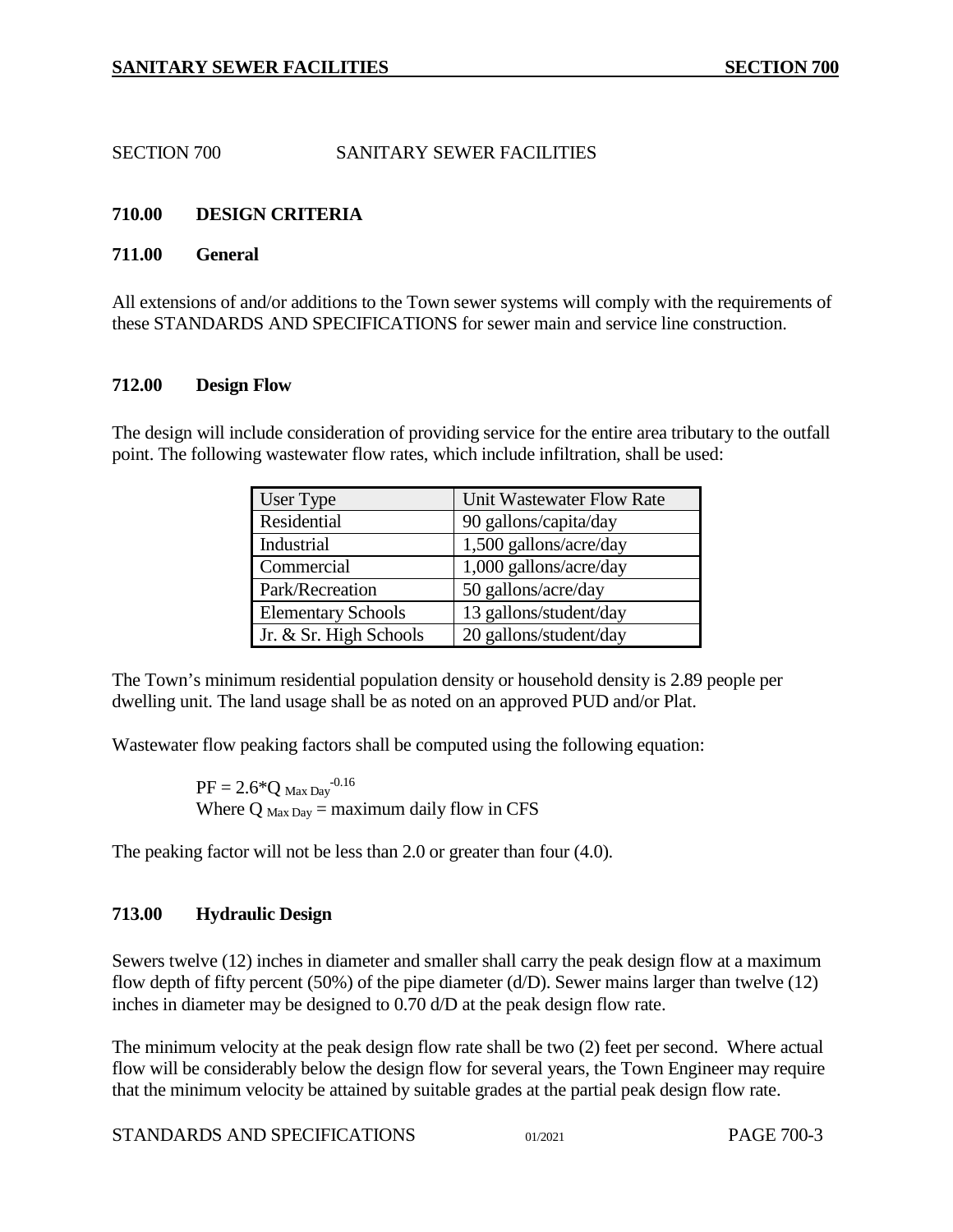Maximum allowable velocity shall not exceed ten (10) feet per second at eighty percent (80%) flow depth in the pipe.

Care shall be taken to design invert elevations at manholes in such a manner that the energy gradient is consistently falling in the direction of flow. In addition, when the velocity of an upstream sewer entering a manhole at peak flow is above critical velocity, the hydraulic gradient shall be computed to insure that a surcharge will not occur at a service connection, and that the energy gradient will remain level across the manhole.

# <span id="page-3-0"></span>**714.00 Design Details**

### <span id="page-3-1"></span>714.01 Sewer Mains

Sanitary sewer mains must be eight (8) inch diameter or larger. Service connections will be four (4) inch diameter or larger. The following minimum grades will apply:

| Sewer Diameter (Inch) | Minimum Grade (Percent)          |
|-----------------------|----------------------------------|
|                       | 2.0 or $1/4$ inch/foot           |
| 6                     | 1.0 or $1/8$ inch/foot           |
| 8                     | 0.40                             |
| 10                    | 0.28                             |
| 12                    | 0.22                             |
| 15                    | 0.15                             |
| 18                    | 0.12                             |
| 21 or larger          | As approved by the Town Engineer |

Sewer mains shall ordinarily have a minimum of eight (8) feet of cover to finished ground surface or a depth as needed to provide for basement service. Sewers deeper than 15 feet are not recommended and will not be allowed unless approved in writing by the Town Engineer. For deep sewers, additional easement width may be required, as determined by the Town's Engineer.

Where the sewer depth will not provide service to basements, it will be indicated on the plans that the lot is served by a "shallow sewer" and appropriate elevation information will be given. Where pipe has less than (4) feet of cover, provisions shall be made to protect the pipe from impact loading. Design sewer reaches to provide a consistent slope wherever feasible.

Sewer mains shall be extended at least ten (10) feet uphill from the lowest lot corner of the uppermost lot to be served adjacent to the sewer main. Sewer mains will terminate in a manhole. Service connections will not be made at manholes but will be provided above or below the manhole, as required, unless otherwise approved by the Town Engineer. Manholes will be stubbed out with suitable size pipe wherever future extension of the sewer is anticipated.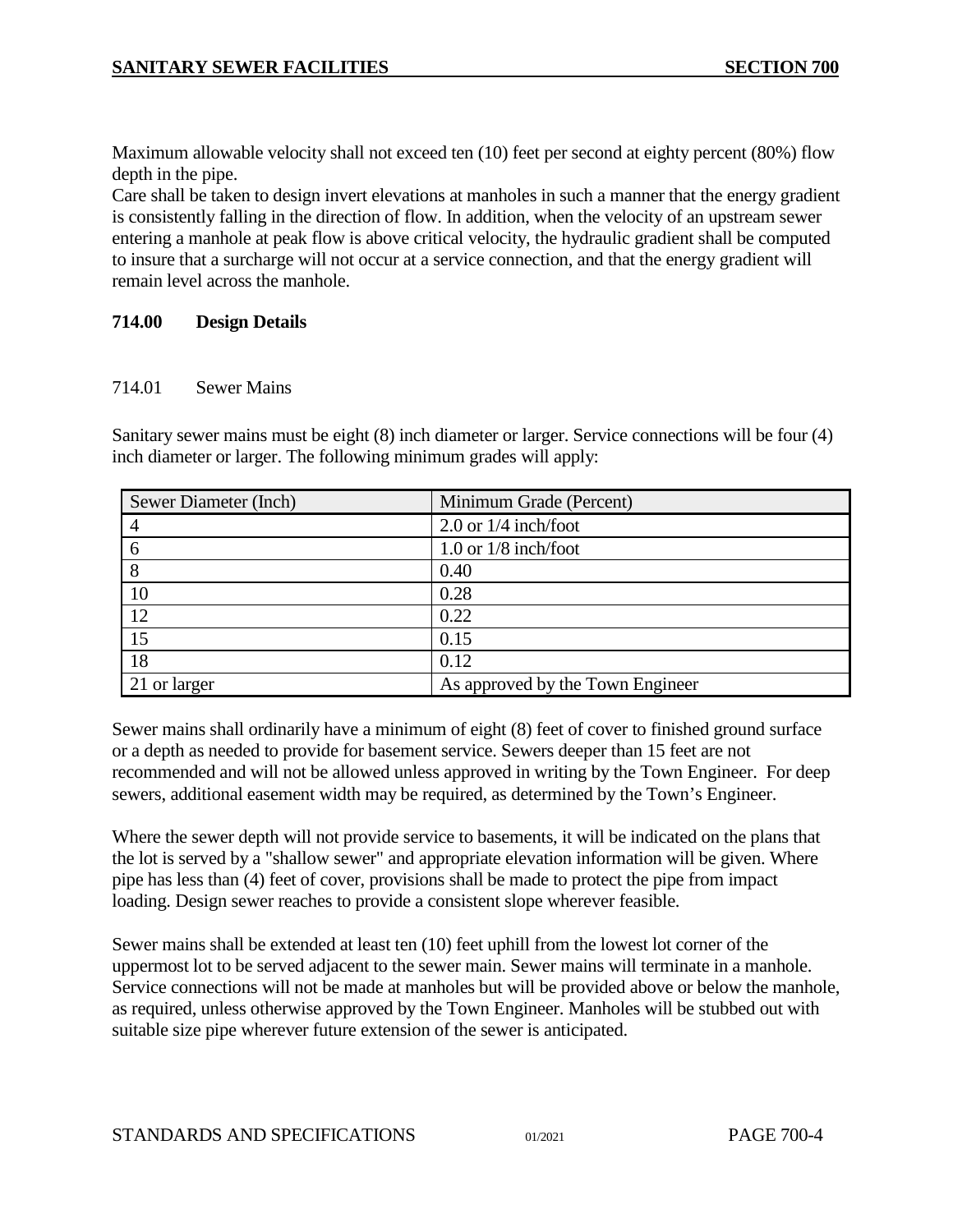### <span id="page-4-0"></span>714.02 Manholes

Manholes shall be a minimum of forty-eight (48) inch diameter and will be provided at every change in direction grade, or at connection with another sewer main; maximum spacing will be four hundred (400) feet for lines fifteen (15) inches diameter or smaller or five hundred feet (500') for lines eighteen (18) inches diameter or larger. Sewer lines shall be straight and not curved between manholes, both in line and grade.

Manholes shall be forty-eight (48) inches diameter for lines eight (8) inches to eighteen (18) inches in diameter, sixty- (60) inches for lines twenty-one (21) inches to forty-eight (48) inches in diameter, and seventy-two (72) inches for lines fifty-four (54) inches in diameter. Special designed vaults are required for pipes sixty inches or greater  $(> 60")$  in diameter,

Manholes over 15 feet deep shall have a stainless-steel ladder with non-slip rungs, similar or equal to Halliday L1D.

Drop manholes shall be provided for a sewer entering a manhole at an elevation twenty-four (24) inches or more above the manhole invert. Both outside and inside drops are acceptable and shall conform to details shown on the Standard Drawings. For inside drops, the minimum manhole diameter shall be 5 feet. Where the difference in elevation is less than twenty-four (24) inches, the invert will be shaped to provide a uniform slope and prevent solids deposition.

### <span id="page-4-1"></span>714.03 Service Connections

Wyes or tees will be provided in the sewer main for service connections at each lot or building site as shown on the plans. Services shall not be permitted under driveway except by written permission of the Town Engineer. Fittings shall be angled upwards so that the upper invert of one-eighth (1/8) bend connected to the fitting will have an elevation equal to or higher than the inside crown of the sewer main. See Section 743.04, of these STANDARDS AND SPECIFICATIONS for details on service stub-ins and house service connections.

# <span id="page-4-2"></span>**715.00 Location Details**

Unless otherwise approved by the Town Engineer, sanitary sewer mains installed in local or collector streets shall be located ten (10) feet east or south of the centerline of these streets. Service connections will not be permitted to cross an arterial street.

Where mains are installed in easements, they will ordinarily be located in the center of the easement, provided that proper maintenance manholes can be located to provide reasonable access for maintenance crews.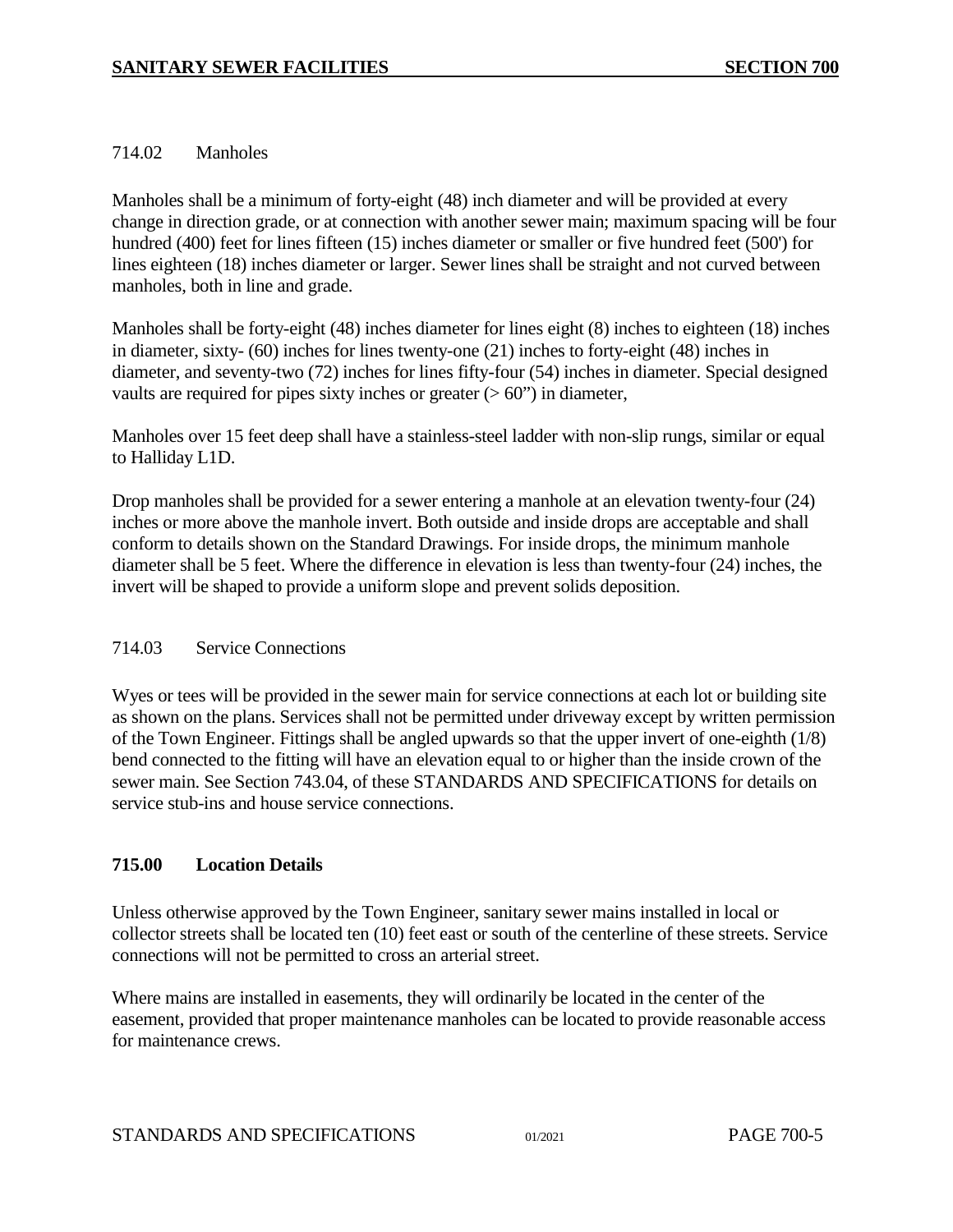### <span id="page-5-0"></span>**716.00 Relation to Water Mains**

Sewer lines will be located a minimum of ten (10) feet, horizontally, from existing or proposed water mains (centerline distance). Where sewer lines cross water mains, the sewer pipe will be a minimum of eighteen (18) inches, clear, below the water main. If this clear distance is not feasible, the crossing must be designed and constructed so as to protect the water main. The Town Engineer must approve the crossing design.

Minimum protection shall consist of the installation of an impervious and structural sewer. Sewer pipe will be encased in reinforced concrete. The encasement shall be at least six (6) inches thick around the entire pipe and will extend a distance of ten (10) feet on either side of the water main. In all cases, suitable backfill or other structural protection must be provided to preclude settling and/or failure of the higher pipe.

### <span id="page-5-1"></span>**717.00 Underdrain and Drain Pipes - Private**

Underdrain systems shall be private and will **NOT** be maintained by the Town of Erie.

Underdrain and drain pipe shall be installed at locations shown on the accepted plans. Underdrain pipe will be installed at those locations where excessive groundwater is encountered and the Soils Engineer recommends it. If an underdrain system is not installed but recommended by the Soils Engineer, then the developer shall be responsible for adequately conveying sump pump discharges to the drainage system that minimizes discharge flow over sidewalks. Under-drain installations will require the approval of the Town Engineer.

Should the Developer desire to install an underdrain system to specifically collect the discharge of peripheral drain systems from individual house foundations or from sump pumps installed as a part of a peripheral drain system for house foundations, such a system shall be constructed for the exclusive advantage of the Developer and will **NOT** be maintained by the Town of Erie. Any such system shall **NOT** be tied into the sanitary sewer collection system in any manner. Clean outs shall **NOT** be installed within a sanitary sewer manhole and will **NOT** be maintained by the Town of Erie. Any such system will require the approval of the Town Engineer and must meet all applicable portions of Sections 732.02 and 733.04 of these STANDARDS AND SPECIFICATIONS.

Underdrains (consisting of perforated pipe) shall only be allowed at the building perimeter. Nonperforated pipe is required past the perimeter drain.

Perforated drain pipe shall be installed in a separate trench, at least ten (10) feet horizontally from the sanitary sewer. Drain (consisting of solid, non-perforated pipe) pipes may be installed in the same trench as the sanitary sewer pipe.

Underdrain and drain pipes shall be white to distinguish from sanitary sewer pipes (green).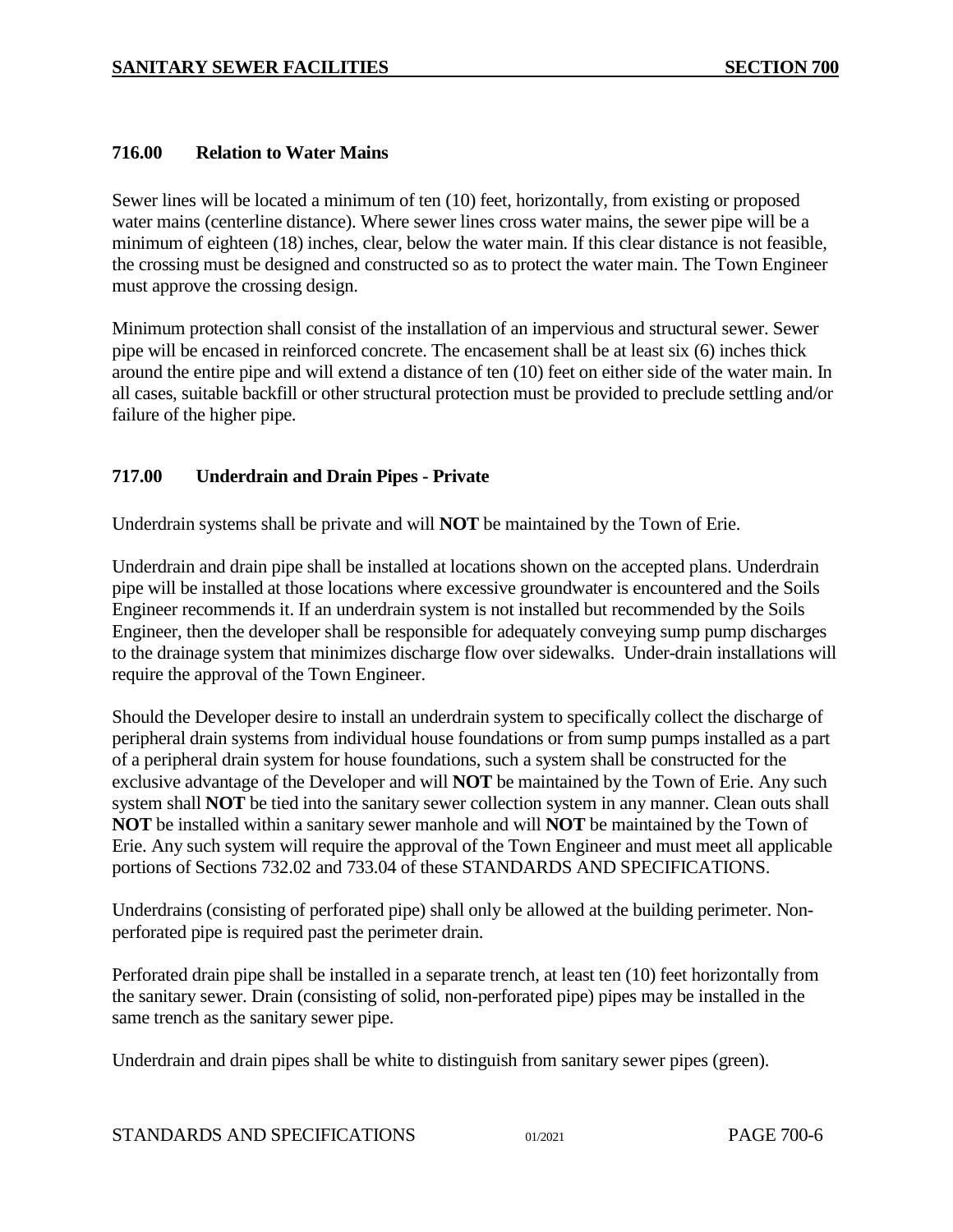#### <span id="page-6-0"></span>**720.00 GENERAL PROVISIONS**

#### <span id="page-6-1"></span>**721.00 General**

All sanitary sewer main construction within the Town system and all service line construction connecting to the Town's sewer mains must be completed in accordance with these STANDARDS AND SPECIFICATIONS and the accepted plans. These STANDARDS AND SPECIFICATIONS will cover new sanitary sewer service line construction and repairs to existing facilities within the Town.

#### <span id="page-6-2"></span>**722.00 Permits Required**

A public improvements permit shall not be issued until the Town Engineer has accepted the sanitary sewer main plans.

#### <span id="page-6-3"></span>**723.00 Maintenance of Traffic**

When street cuts are required for sanitary sewer facilities construction, the following conditions will be met so as to avoid interference with traffic:

- A. Street service cuts will be open only between 9:00 a.m. and 4:00 p.m.; and
- B. Two-way traffic will be maintained at all times around the construction area. A Traffic Control Plan (TCP) must be prepared in accordance with Section 141.08, Traffic Control, Barricades and Warning Signs, of these STANDARDS AND SPECIFICATIONS and submitted to the Town for approval prior to the commencement of construction.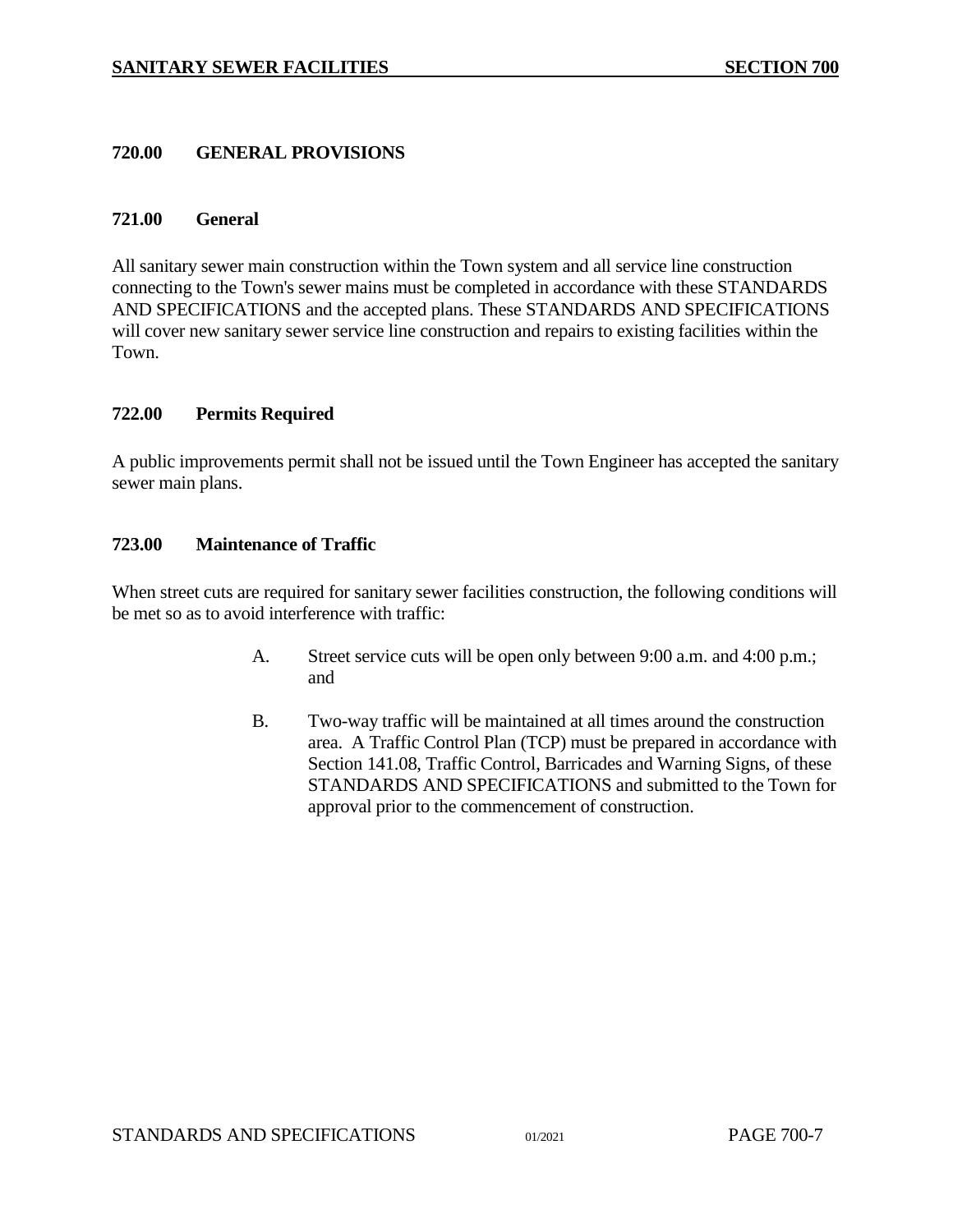### <span id="page-7-0"></span>**730.00 SANITARY SEWER MAIN CONSTRUCTION**

### <span id="page-7-1"></span>**731.00 Site Work and Earthwork**

<span id="page-7-2"></span>731.01 General

Site work and earthwork shall be performed in accordance with Section 300.00, Site Work and Earthwork, of these STANDARDS AND SPECIFICATIONS.

<span id="page-7-3"></span>731.02 Trenching, Backfilling and Compacting

Except where otherwise approved in writing by the Town Engineer, all major arterial or collector streets shall have pipe installed by jack and bore.

Trenching, backfilling and compacting shall be performed in accordance with Section 350.00, Trenching, Backfilling and Compacting, of these STANDARDS AND SPECIFICATIONS.

<span id="page-7-4"></span>731.03 Preservation of Monuments

Refer to Section 141.00, Protection of Public and Utility Interests, of these STANDARDS AND SPECIFICATIONS.

### <span id="page-7-5"></span>**732.00 Materials**

<span id="page-7-6"></span>732.01 Sewer Pipe

Unless otherwise approved by the Town Engineer, all sewer pipe and fittings shall be green, Polyvinyl Chloride (PVC) pipe and will conform to the requirements of ASTM D3034 or F379, SDR 35 minimum, or ASTM F794, F949. All PVC pipe and fittings will be subject to inspection by the Town in order to reject materials that fail to conform to the requirements of these STANDARDS AND SPECIFICATIONS. Defects must be marked so as not to disfigure the rejected pipe. Rejected pipe shall be removed from the job site within twenty-four (24) hours. All joints will be factory prepared compression type (Elastomeric Gasket Joint), providing a watertight seal. Solvent cement joints will not be used.

Carrier pipes to be installed in casing pipes by jack and bore methods shall be AWWA C900 with green color. The pipe shall have restrained joints to prevent over-belling and allow for future removal. Certa-Lok or other approved restrained joint pipe are acceptable alternatives.

<span id="page-7-7"></span>732.01.01 Electronic Marker System

STANDARDS AND SPECIFICATIONS 01/2021 PAGE 700-8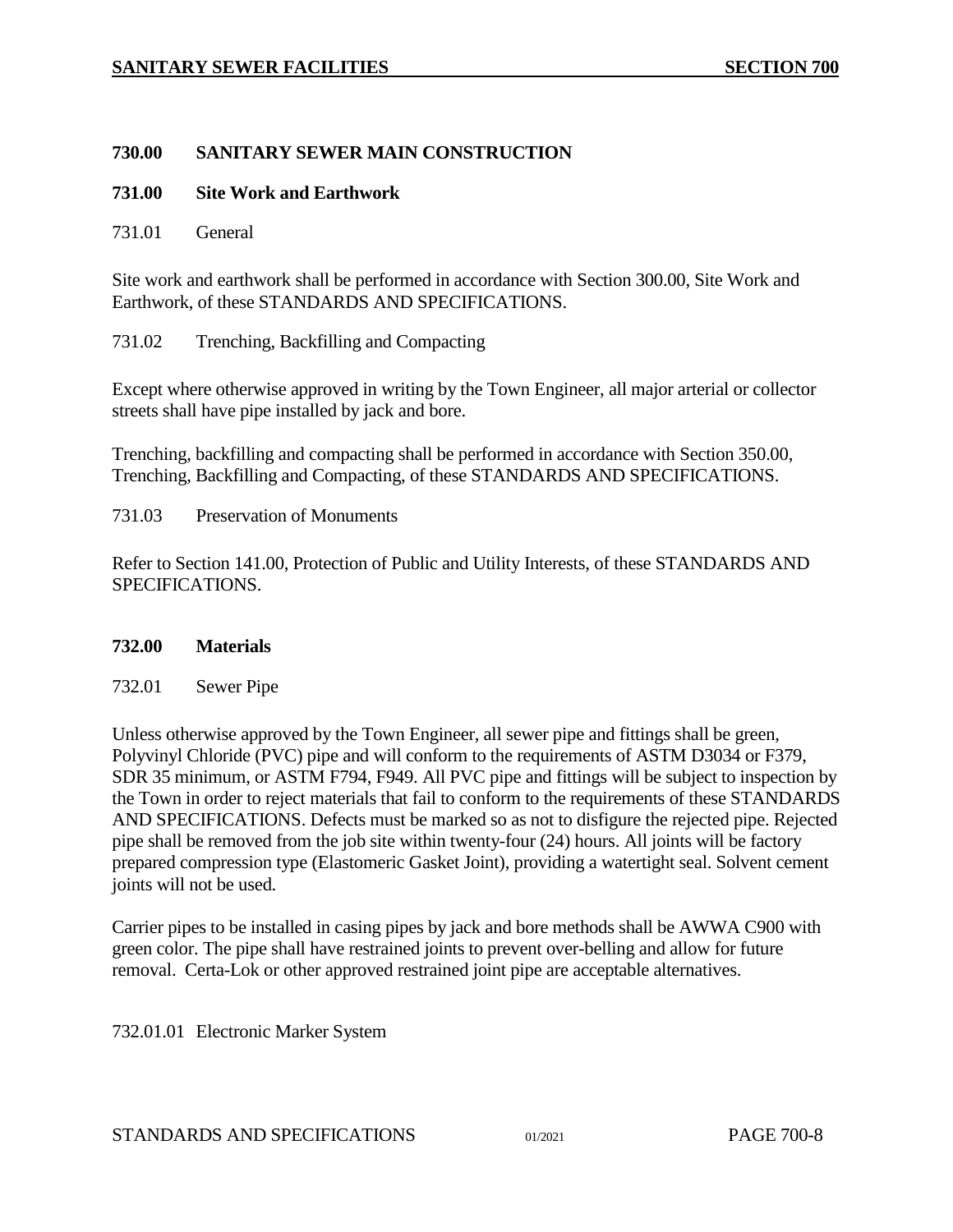All sanitary sewer pipe shall be installed with electronic markers at a maximum spacing of one marker for every 50 lineal feet of pipe. These markers shall be green in color and as manufactured by 3M. Full range markers shall be used up to a maximum depth of 8 feet. If the sanitary pipe is to be installed at a depth greater than 8 feet, a marker shall be placed in the trench at a depth of 8 feet aligned with the pipe centerline.

### <span id="page-8-0"></span>732.02 Underdrain and Drain Pipe - Private

Underdrain and drain systems shall be private and will **NOT** be maintained by the Town of Erie.

If required as described in Section 717.00 of these STANDARDS AND SPECIFICATIONS, underdrain pipe shall be provided with joints which will prevent any shifting or misalignment of the line. Where drains are to be constructed offset from sewer mains in the same trench they shall be installed in accordance with the standard details. Clean-outs shall **NOT** be allowed in manholes. Suitable fittings shall be provided which will allow construction of clean-outs and bends outside of manholes.

The developer's engineer will determine all underdrain and drain pipe and fittings.

### <span id="page-8-1"></span>732.03 Plugs

A suitably restrained plug approved by the pipe manufacturer shall be provided to seal the end joint of wye connections and dead-end stubs. At dead-end stub ends, away from a manhole or where wyes are installed, their locations shall be marked with a piece of two (2) inch by four (4) inch lumber.

### <span id="page-8-2"></span>732.04 Manholes

Manholes may be constructed of cast-in-place concrete or precast concrete. Concrete precast reinforced risers and tops must conform to ASTM Designation C-478 except that wall thickness may be either wall "A" or wall "B" as described in ASTM Designation C-76. Manholes shall conform to details shown on the Standard Drawings unless otherwise approved by the Town Engineer. Cones shall be eccentric.

The top of the manhole vault shall be a maximum of twelve (12) inches below the finished street or ground surface elevation. Concrete extension risers or grade rings shall be used to bring the manhole ring and cover up to finished street or ground surface elevation. The first step shall be no greater than 18 inches from grade.

Steps shall have a minimum tensile strength of 38,000 psi, minimum yield strength of 35,000 psi, and have an elongation of not less than ten percent (10%) in two (2). inches without permanent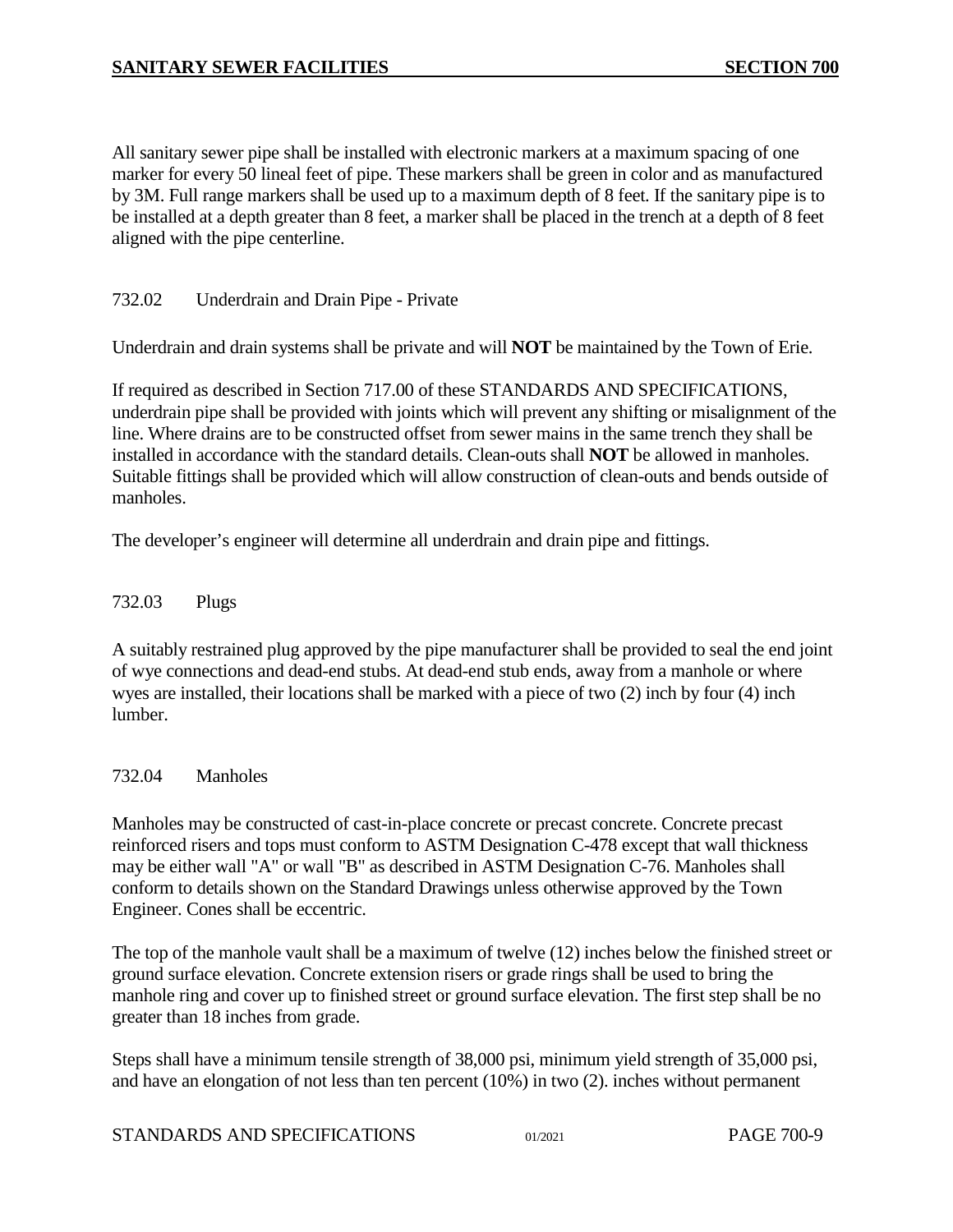deformation, steps must carry a load of one thousand (1,000) pounds when projected six (6) inches from the wall and fifteen hundred (1,500) pounds when projected four (4) inches from the wall. Steps shall be one-half (1/2) inch diameter steel-reinforcing rods completely encapsulated in Copolymer Polypropylene as manufactured by M.A. Industries, Inc. or an approved equal. Steps shall be spaced as shown on the Standard Drawings. All manhole steps shall be cast into the manhole barrel when the manhole is poured. The maximum distance from the finished ground (street) surface to the first step shall be twenty-four (24) inches.

Mortar for manholes shall be mixed in the following proportions by volume: One (1) part Portland cement; one-half (1/2) part hydrated lime; and three (3) parts sand or masonry cement. The cement, lime, and sand will be thoroughly mixed dry and only enough water added to form a mortar of proper consistency. Mortar shall be used within one (1) hour after mixing with no retempering permitted. Mortar that has taken a partial set is prohibited from use.

# <span id="page-9-0"></span>732.05 Manhole Base Slabs

Manhole base slabs may be poured in place or precast. Where possible, inverts will be the PVC pipe with the top half cut out. The slab shall be designed to uniformly support the earth load and any other reasonable loads that may occur. The minimum slab thickness shall be six (6) inches. The minimum reinforcement will be #4 Rebar grid on one (1) foot centers.

# <span id="page-9-1"></span>732.06 Concrete

Concrete shall conform Section 400.00, Concrete Work, of these STANDARDS AND SPECIFICATIONS. Type II cement will be used. Concrete encasement of sewer pipe shall conform to the details outlined in Section 716.00 of these STANDARDS AND SPECIFICATIONS.

### <span id="page-9-2"></span>732.07 Cast Iron Castings

All cast iron manhole rings and covers, and other iron castings shall be made of gray pig iron conforming to ASTM Designation A-48 and shall be free from cracks, holes, swells, and cold shuts, and will have a smooth workman-like finish. Fittings shall be hot dipped in asphalt varnish in such a manner as to form a firm and tenacious coating. Fittings shall conform to details shown on the Standard Drawings unless otherwise approved by the Town Engineer. Cast iron manhole rings and covers shall have a combined weight of between three hundred (300) and four hundred (400) pounds. All metal bearing surfaces between the ring and cover will be machined or fabricated to insure good seating. Manhole lids shall be provided with non-slip pattern in surface that lies flush with the elevation of the ring. Lids shall be furnished with the word "SEWER" cast on top with a confined space warning in accordance with the Standard Drawings.

Manhole rings and covers (all traffic covers shall be designed for H-20 traffic loading):

| STANDARDS AND SPECIFICATIONS |  |  |
|------------------------------|--|--|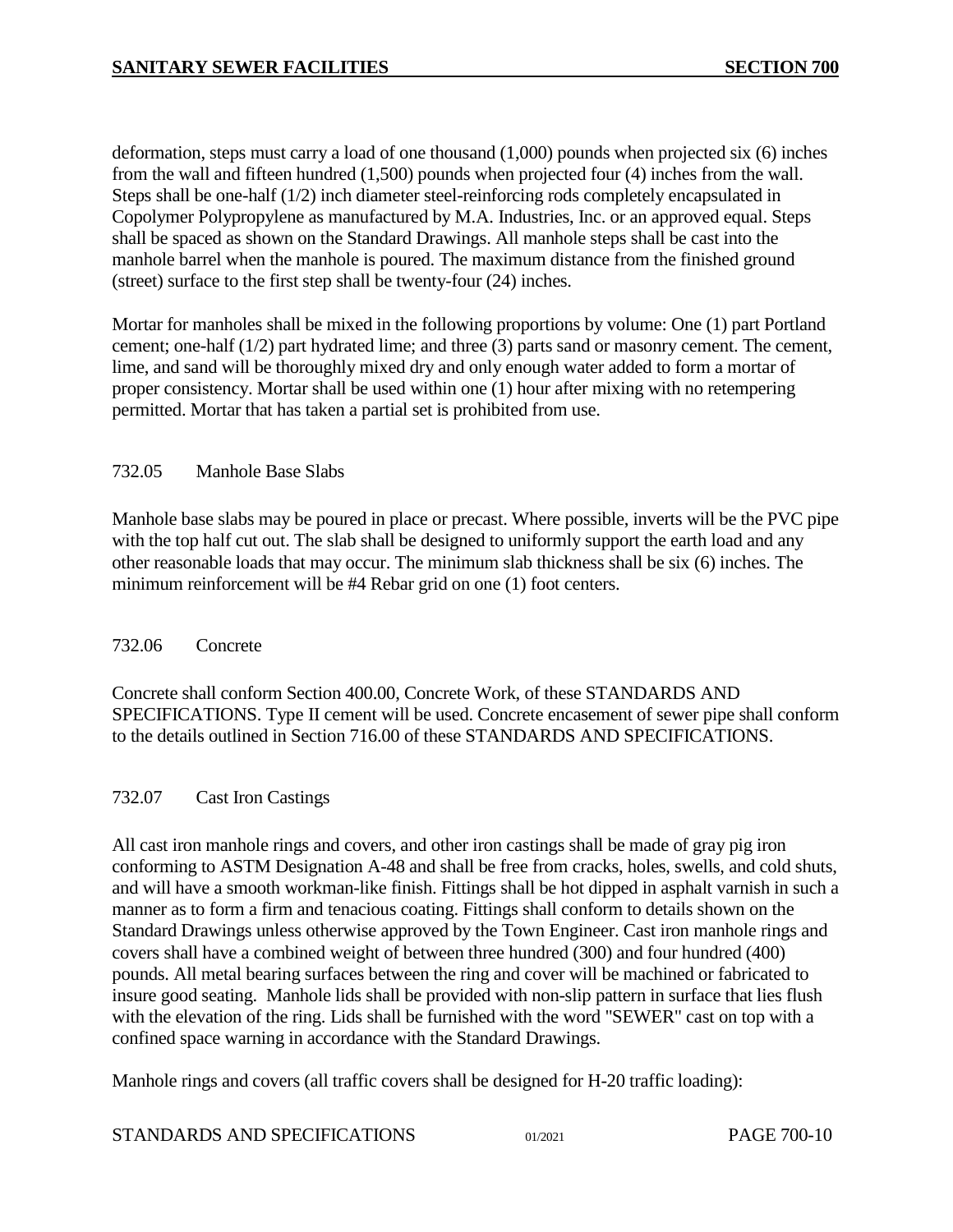- A. Twenty-four  $(24)$  inch manhole rings and covers; cover weight = approximately one hundred sixty-five  $(165)$  pounds, ring weight = approximately two hundred forty (240) pounds.
- B. Twenty-four (24) inch by thirty-six (36) inch double ring and cover (36" cover with auxiliary 24" opening and cover);

 $36"$  cover weight = approximately two hundred fifty  $(250)$  pounds.

24" cover weight = approximately one hundred sixty five (165) pounds.

36" ring weight = approximately two hundred eighty (280) pounds.

C. Manholes located in drainage ways, floodplains, near roadway sump conditions, or as otherwise directed shall be fitted with water tight lids with hinges and locking devices. Bolted manhole lids are not acceptable. A submittal detailing the water tight lid to be used must be accepted by the Town.

### <span id="page-10-0"></span>732.08 Bedding Materials

Bedding materials shall be in conformance with Section 352.00, Bedding for Pipelines and Service Lines, of these STANDARDS AND SPECIFICATIONS.

The design engineer will determine the bedding materials needed for under drains, if required by the accepted plans.

# <span id="page-10-1"></span>732.09 Plastic Liner Pipe (Sliplining)

Sewer main sliplining shall be completed in accordance with the construction plans prepared under the supervision of a Registered Professional Engineer licensed in Colorado and accepted by the Town Engineer. Plans shall conform to all applicable sections of these STANDARDS AND SPECIFICATIONS.

A licensed and bonded Town of Erie General Utility Contractor shall do all sewer main sliplining construction. A permit must be obtained from the Town Engineer in accordance with Section 150.00, Permits and Inspections, of these STANDARDS AND SPECIFICATIONS.

# <span id="page-10-2"></span>732.10 Steel Casings and Spacers for Bores

Pipe casing shall be smooth wall welded steel cylinder fabricated in accordance with AWWA C200. It shall be round, straight, and free from defects or damage due to improper manufacturing or handling with a minimum yield strength of 35,000psi.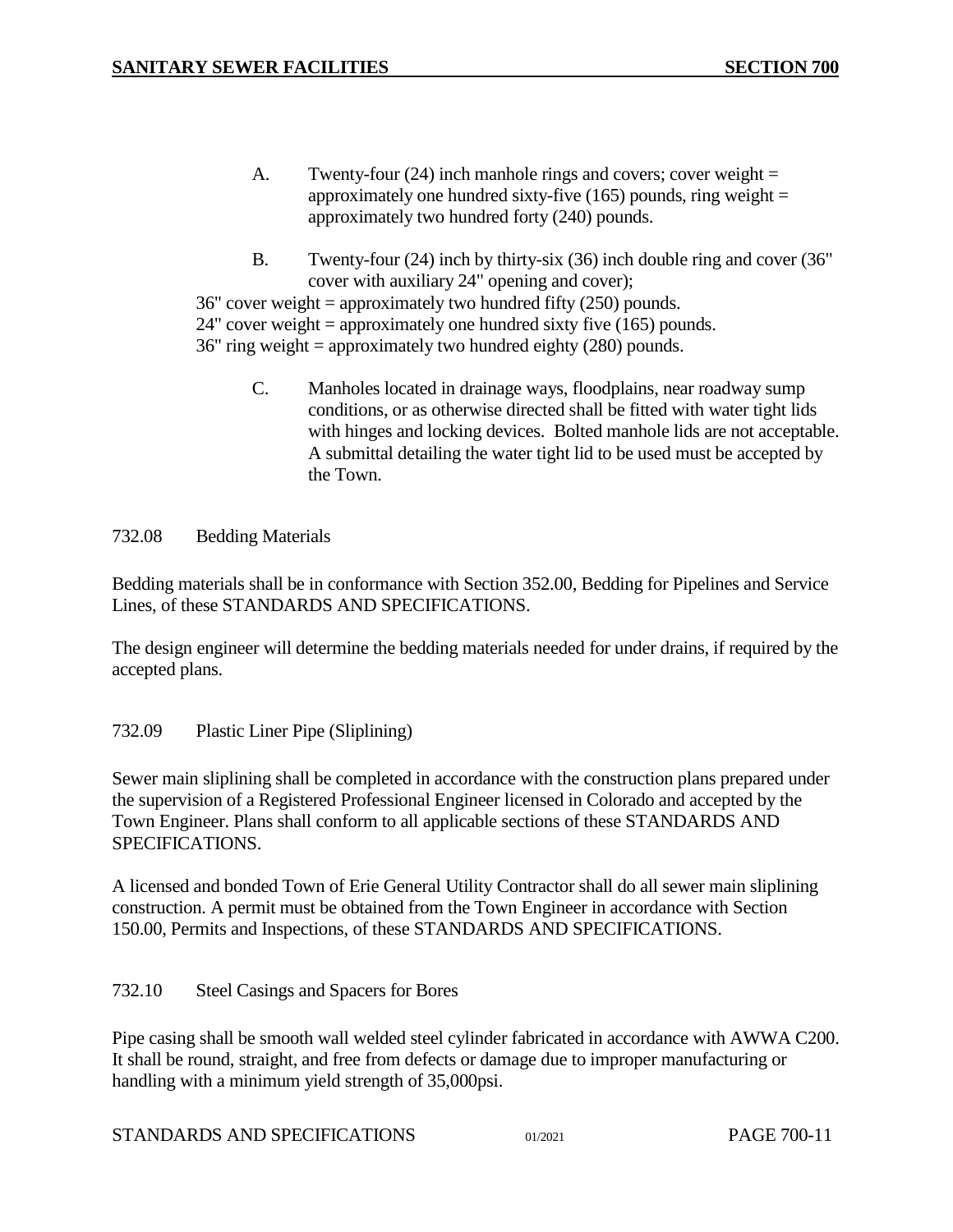Pipe casing shall be designed by the pipe manufacturer with sufficient wall thickness to resist the loads applied. The inside diameter shall be at least four (4) inches greater than the outside diameter of the bell or joint of the carrier pipe to be installed therein. External loading shall be AASHTO H20 highway loading or E-80 railroad loading, plus jacking load.

The minimum wall thickness of the casing shall be:

| <b>CARRIER PIPE</b> | CASING MIN.           |
|---------------------|-----------------------|
| <b>NOMINAL DIA</b>  | <b>WALL THICKNESS</b> |
| 4"                  | .25"                  |
| 6"                  | .3125"                |
| $\mathbf{R}$        | .3125"                |
| 12"                 | .375"                 |
| 14"                 | .375"                 |
| $16$ " or $20$ "    | .500 $"$              |

Casing spacers shall be stainless steel, bolt on style type with a shell made of at least two (2) halves, as manufactured by Cascade Waterworks Manufacturing Company, CCS-JR and CCS-ER, or approved equal. The bands shall be fourteen (14) gauge at a minimum; the risers shall be ten (10) gauge at a minimum. If restrained joint pipe is not used, Joint Restraint Casing Spacers (carrier pipe skids) shall be installed at each pipe joint with the spigot side of the Restraint Joint Casing Spacer positioned at the "home line" and the bell side at the edge of the bell, per manufacturer's recommendations. The spacers shall provide sufficient restraint to prevent "over-belting" of the joint. The Contractor shall TV carrier pipe after installation to verify that the spigot has not been over inserted.

The four (4) runners shall be eleven (11) inches long as a minimum and manufactured of high abrasion resistant, low coefficient of friction, Ultra High Molecular Weight Polymer (UHMW) or Glass Filled Polymer. Runner heights shall be set to center the carrier pipe in the casing.

Casing end seals shall be performed designed to prevent entry of water or loss of material from casing. The end seals shall be 1/8-inch-thick sixty (60) durometer EDPM or neoprene rubber and shall be one piece pull on type. The seals shall overlap the casing by two (2) inches and shall be held on with AISI 304 I stainless steel worm gear clamps.

# <span id="page-11-0"></span>**733.00 Installation**

<span id="page-11-1"></span>733.01 General

Installation of PVC sewer main will conform to ASTM Designation D-3034, "Recommended Practice for Underground Installation of Flexible Thermoplastic Sewer Pipe". All work shall

STANDARDS AND SPECIFICATIONS 01/2021 PAGE 700-12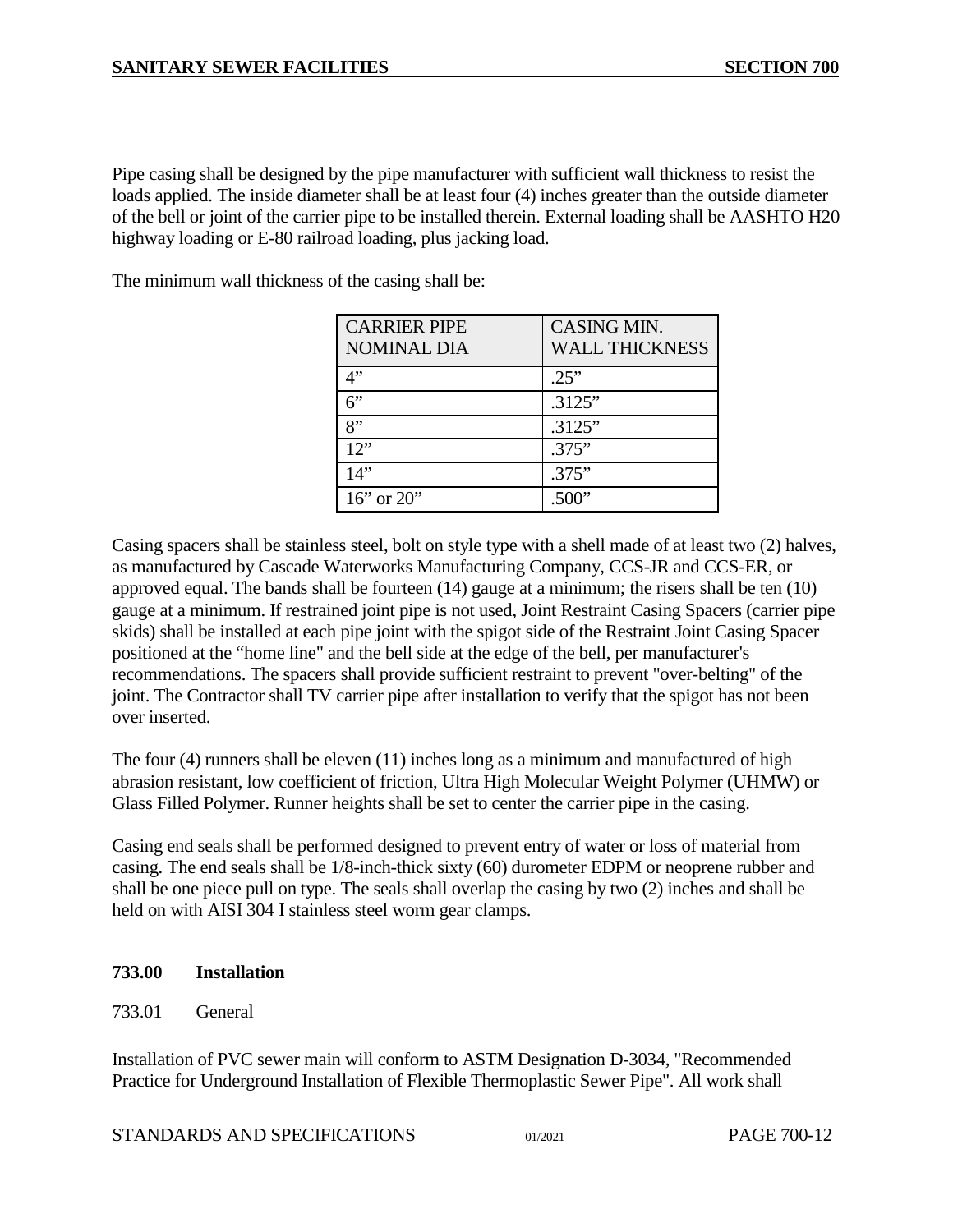conform to the accepted plans, specifications, special provisions and the above designation, except as modified herein.

### <span id="page-12-0"></span>733.02 Alignment and Grade

Sanitary sewers and structures appurtenances shall be constructed accurately to the line and grade as shown on the accepted plans. Construction stakes shall be placed by field parties under the direct supervision of a Registered Professional Land Surveyor licensed to practice in the State of Colorado.

The grade and alignment shall be determined by use of suitable surveying instruments (checking the invert of each piece of pipe) or laser equipment, operated continuously during the construction.

"As-built" drawings, as described in Section 161.00, Construction Plan Requirements, of these STANDARDS AND SPECIFICATIONS, shall be furnished to the Town Engineer.

### <span id="page-12-1"></span>733.03 Protection of Existing Underground Utilities

The Contractor will be held responsible for the protection of public improvements as stated in Section 141.00, Protection of Public and Utility Interests, of these STANDARDS AND SPECIFICATIONS. It will be the Contractor's responsibility to replace all public improvements so damaged at his own expense.

### <span id="page-12-2"></span>733.04 Underdrain and Drain Pipe - Private

Underdrain and drain systems shall be private and will **NOT** be maintained by the Town of Erie.

Under drains shall be installed where shown on the accepted plans as required by Section 717.00 of these STANDARDS AND SPECIFICATIONS. Under drains will be day-lighted to the nearest suitable point acceptable to the Town Engineer. The trench will be excavated to the required depth and width and backfilled with underdrain bedding material.

Underdrain and drain pipe sizes to be determined by the developer's engineer.

Where drain pipe shares a trench with the sanitary sewer main, the thickness of bedding shall be increased to provide six (6) inches of bedding material under the drain pipe and six (6) inches of bedding material between the drain pipe and the sewer pipe. Only solid (non-perforated) pipe shall be installed in a shared sanitary sewer trench. The drain pipe shall be installed to a true line and grade and held in place with drain bedding material as shown on the Standard Drawings. Drain pipe shall be continued around manholes by use of suitable bends and other fittings and have a cleanout installed outside the manhole. Drain pipes in separate trenches shall be a minimum of 10 feet from the sewer pipe and have undisturbed native material separating the trenches.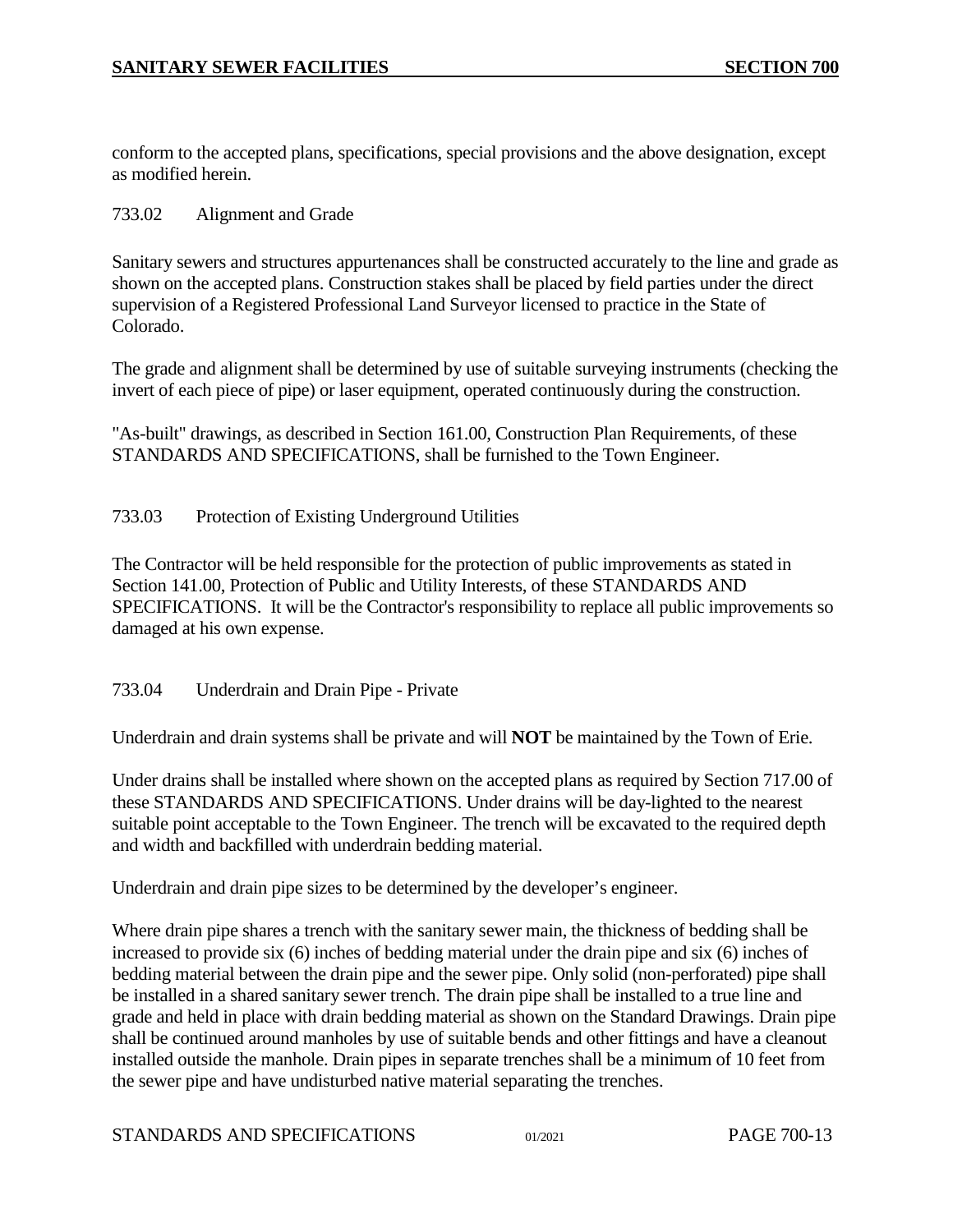### <span id="page-13-0"></span>733.05 Handling Pipe and Fittings

All pipe, fittings, and specials will be unloaded, stockpiled, hauled, distributed, installed and otherwise handled in a manner that will prevent breakage or other damage thereto and which will insure delivery and installation in a sound and acceptable condition.

### <span id="page-13-1"></span>733.06 Sewer Pipe Installation

Sewer lines shall be constructed continuously upgrade from an existing sanitary sewer except when otherwise approved by the Town Engineer. Special care must be taken to lay sewer pipe to exact line and grade with spigot ends pointing in the direction of flow. A continuous trough will be pared or excavated in the bedding to receive the bottom quadrant of the pipe barrel. Bell holes shall be excavated so that after placement, only the barrel of the pipe receives pressure from the trench bottom. The bedding material shall be placed in the trench bottom, to a thickness of six (6) inches prepared as described above, to provide a uniform and continuous bearing support for the pipe at every point between bell holes. Preparatory to making pipe joints, all surfaces of the joint must be clean and dry. Lubricants will be used as recommended by the pipe manufacturer. The pipe shall be set in position and checked for line and grade using care to keep the joint absolutely free of dirt. When final grade is achieved, the joint shall be carefully pushed home using approved methods of leverage. In no case shall the pipe be inserted past the home line. Care must be taken so that the bell end of the pipe will not be deflected to the extent that the gasket is pinched or rolled. Adjustment to final line and grade will then be made. If O-ring gaskets are used, immediately after completing the joint, the seating of the gasket must be checked around the entire circumference of the pipe, by visual and finger inspection. PVC sewer pipe shall be secured in place by installation of bedding material tamped under and along it up to a level of twelve (12) inches over the top of the pipe. Bedding material will be compacted in accordance with Section 353.00, Backfill for Pipelines and Service Lines, of these STANDARDS AND SPECIFICATIONS.

All sewers shall be kept thoroughly clean and free of gravel, dirt and debris. Whenever work ceases for any reason, the unfinished end of the pipe will be securely closed with a temporary light-fitting plug.

The Town will be notified at least two (2) working days (forty-eight [48] hours) in advance of pipe being laid in any trench. No pipe will be covered until a representative of the Town Engineer has inspected it.

# <span id="page-13-2"></span>733.07 Connections to Existing Manholes

Sewer pipe connections to existing manholes, where there is no pipe stubbed out, shall be made in such a manner that the finished work will conform as nearly as practicable to the essential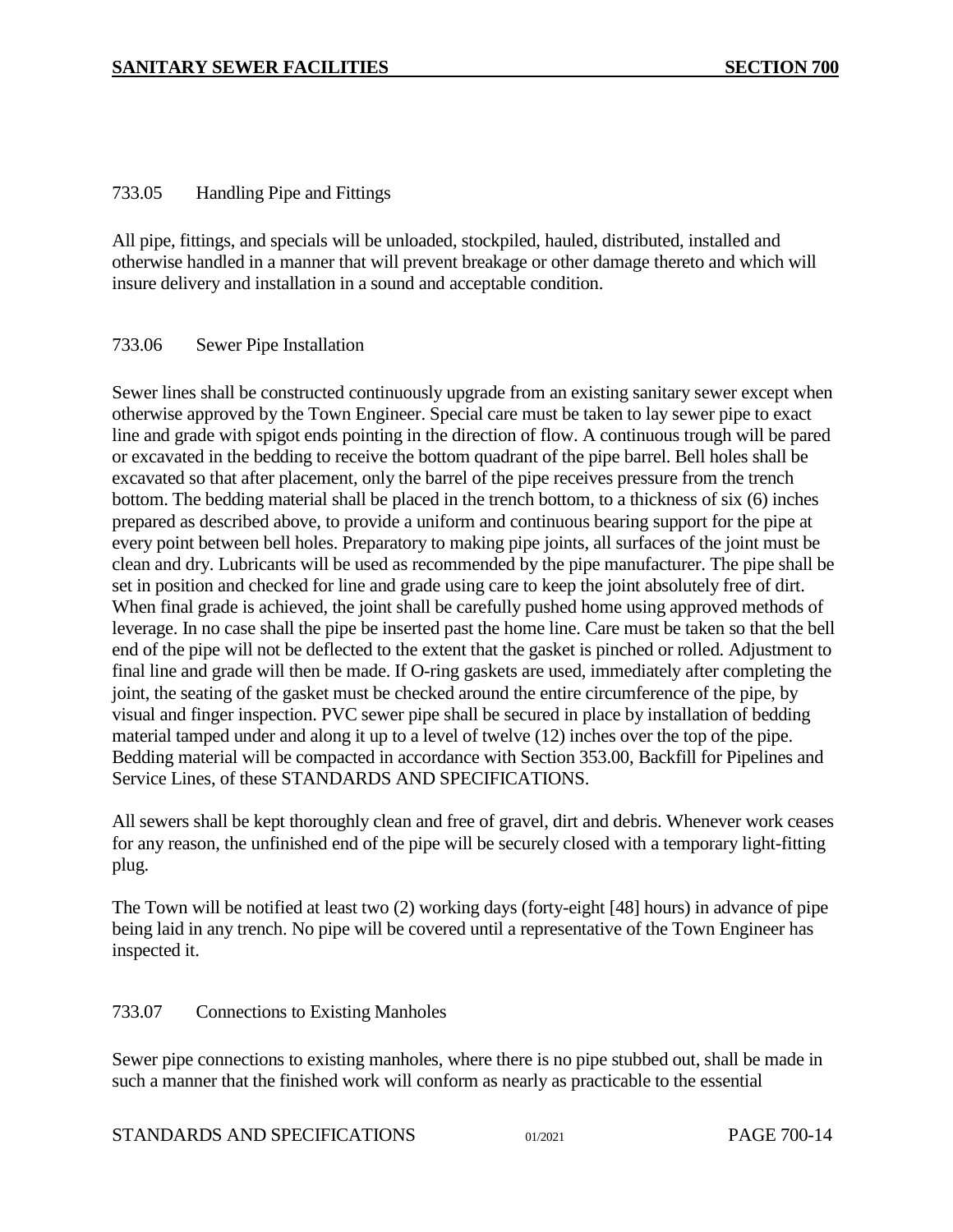requirements specified for new manholes. The Contractor shall core drill or saw cut as small an opening in the existing manhole as necessary to insert the new sewer pipe. The existing concrete foundation bench must be chipped to the cross-section of the new pipe in order to form a smooth continuous invert similar to what would be formed in a new concrete base. The surface of the PVC pipe shall be roughened and an approved gasket installed, so it is centered in the manhole wall. Gaskets for connecting PVC pipe to manhole sections shall be specifically manufactured for that purpose. The gasket shall be provided by the pipe manufacturer.

Cement grout shall be used as necessary to smoothly finish the new invert and to seal the new line so the junction is watertight. Grout shall be non-shrink type with aluminum filings; grout with iron filings are not acceptable.

### <span id="page-14-0"></span>733.08 Construction of Manholes

Manholes must be constructed in accordance with the Standard Drawings. Concrete foundations (bases) will extend at least six (6) inches below the bottom of the pipe and will be benched up to at least two (2) inches over the top of the pipe. The concrete manhole floor between the sewer pipe and the outer portions of the bench shall be flush with the top edges at the pipe spring line and will slope upward at least two (2) inches per foot. Wherever grade and alignment permit, the sewer shall be laid continuously through manhole locations and the manhole constructed later.

In such cases, the foundation shall be poured, as above, and the floor of the manhole sloped upward at least one (1) inch per foot out from the spring line of the pipe. When pouring the base, care must be taken to prevent flotation of the pipe. After the manhole is complete, the upper half of the pipe shall be neatly cut out and the rough edges smoothed with cement grout.

Where it is not practicable to lay the pipe continuously through manholes due to breaks in alignment, grade, or elevation of intersecting sewers, the sewer invert will be made of concrete deposited between forms. The shape of the invert shall conform exactly to the lower half of the pipe it connects. Side branches will be constructed with as large a radius of curvature as possible. Inverts will be plastered with cement mortar and left smooth and clean. Where called for on the plans, a pipe bell will be stubbed out and plugged.

Outside each manhole where the pipe enters/exits, within 12 inches of the manhole base, the Contractor shall install a bell section of pipe or a solid sleeve coupling as indicated on the Drawings.

Precast manhole sections will not be placed on the foundation until after it has reached sufficient strength to provide support without damage. The top of the bench shall be thoroughly cleaned and wetted with water. Ram-Neck sealant will be applied to the precast section bearing seat. The first precast section will be carefully lowered onto the bench. Each succeeding precast section will be jointed in a similar manner. All lifting holes and other imperfections in the interior manhole wall will be filled with cement mortar.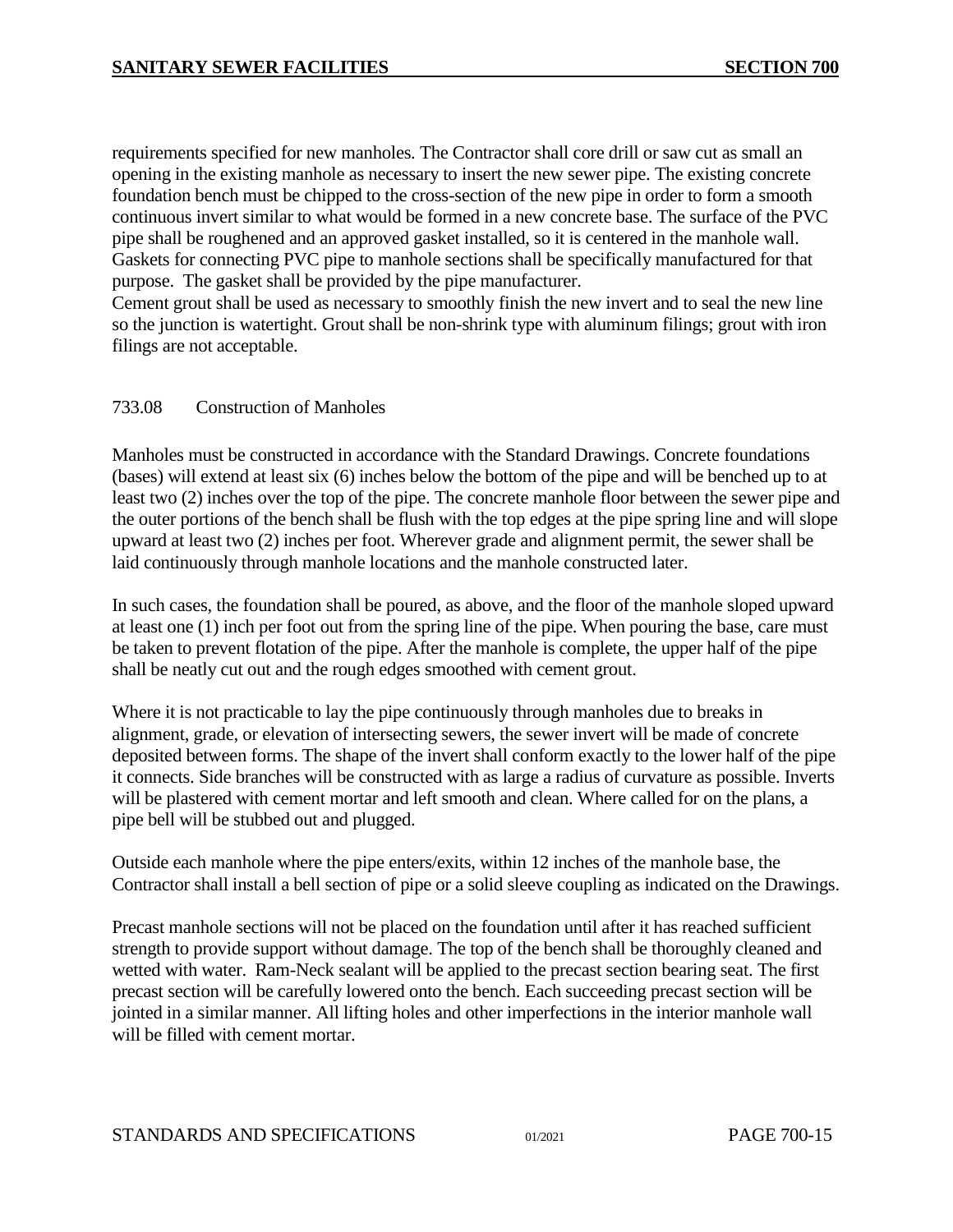All joints between precast manhole sections, grade rings and cast ring shall be made watertight with Ram-Nek material or equal. Diameter of gasket shall be as recommended by the manufacturer.

### <span id="page-15-0"></span>733.09 Plastic Liner Pipe (Sliplining)

### See Section 732.09 of these STANDARDS AND SPECIFICATIONS.

### <span id="page-15-1"></span>733.10 Steel Casing and Carrier Pipe Installation

Pits shall be excavated such that the timber blocking can be installed to give an unyielding backing for the hydraulic boring machine or jacks and to prevent sloughing of the header face. Subgrade on which rails or guides are to be set shall be stabilized with washed rock where soft or springy ground is encountered. Excavation and casing installation shall be performed simultaneously. At no time shall the advancing edge of the casing trail the excavation by more than twelve (12) inches.

Sections of the steel casing shall be trimmed, beveled and aligned in the pit so that when welded together the thrust of the boring machine will be uniformly transmitted through the casing in a horizontal plane. Welds shall be made to provide a solid firm watertight connection without the use of butt straps.

The casing pipe shall be installed by boring or jacking upgrade from the outlet end. When the carrier pipe to be installed is for gravity flow, the horizontal and vertical alignments of the casing pipe, when in place, shall not vary from those called for on the accepted plans by more than the following:

| Alignment  | Entrance  | Midpoint           | Outlet             |
|------------|-----------|--------------------|--------------------|
| Horizontal | $+0.02$ ' | $+0.35'$           | $+0.70'$           |
| Vertical   | $+0.02$ ' | $+0.10$ ', $-0.05$ | $+0.20$ ', $-0.10$ |

When excavation exceeds the advancing edge of the casing by more than twelve (12) inches or sloughing of the hanging wall occurs such that voids are created along or above the casing, external grouting of the casing will be required. Grouting shall be accomplished by pumping at between five (5) and ten (10) psi, equal parts of Portland Cement and mortar sand mixed with sufficient water to provide a slump of less than two (2) inches through grout holes in the casing until all voids are filled. Grout holes, one (1) inch to two (2) inches in diameter, shall be provided or drilled in the casing on four (4) foot centers along the pipe arch and at eight foot (8') centers along each spring line. As grouting advances each of the completed grout holes shall be plugged to a watertight condition.

Each section of carrier pipe shall have a minimum of three (3) casing spacers. The spacers shall be mounted twelve (12) inches from the joint on each end, and one (1) spacer mounted at the center point between the pipe joints prior to being set in the casing. Subsequent sections shall be properly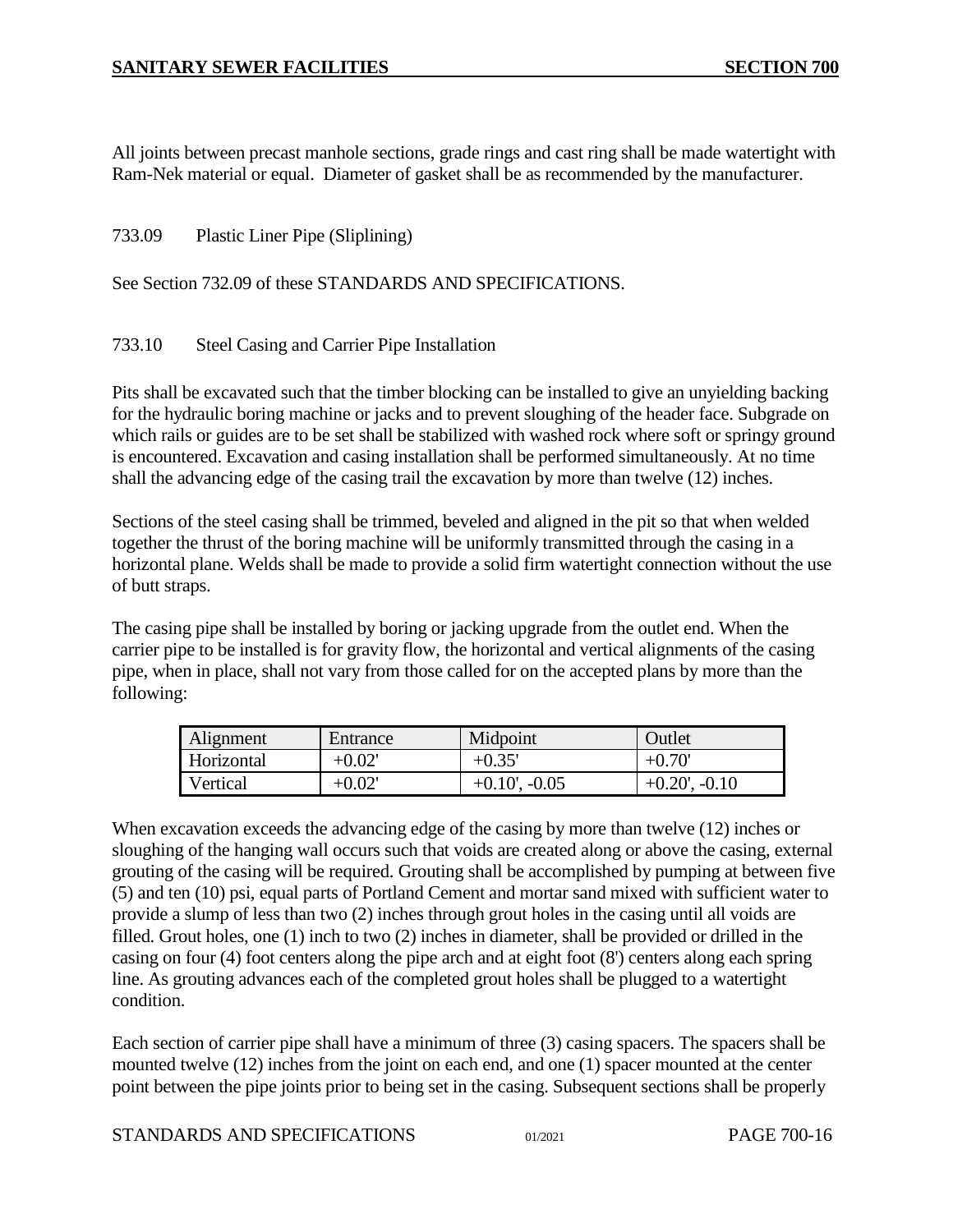joined to each other as they are set and the assembled line gradually threaded through the casing by means of applying force at the exposed end of the carrier pipe. Care shall be exercised to provide watertight joints, to not over insert the pipe and to protect the ends of the pipe as they are pushed by uniformly transferring said force through the pipe in a horizontal plane. It may be necessary to vary the quadrant location and thickness to obtain a uniform grade through the carrier pipe. This is especially critical on gravity lines when the alignment and grade specified for the casing pipe approaches the maximum allowable limits specified above.

# <span id="page-16-0"></span>733.11 Wyes and Risers for Service Connections

The Contractor shall place wyes, stubs, and risers where required by the accepted plans. Wyes will be angled upwards so that the upper invert of a one-eighth (1/8) bend connected to the fitting will have an elevation equal to or higher than the inside crown of the sewer main. Riser connections will be installed where the elevation of the top of the branch is more than twelve (12) feet below finished ground. Riser connections will ordinarily reach to a grade ten (10) feet below finished ground surface. Watertight plugs will be installed in each branch pipe or stub. All applicable portions of Section 740.00 of these STANDARDS AND SPECIFICATIONS shall apply. As-built measurements will be made by the Contractor or his representative to reference the wye or riser connection to the nearest manhole before backfilling. Said measurements shall be carefully and accurately made and recorded and will be shown on the "as-built" plans as required by Section 161.00, Construction Plan Requirements, of these STANDARDS AND SPECIFICATIONS.

# <span id="page-16-1"></span>733.12 Testing and Inspection (Initial Acceptance)

Prior to Initial Acceptance the Contractor, at the Contractor's expense, will jet-vac the sewer and have the lines inspected with TV video equipment (a copy of the video tape and written report must be supplied to the Town). If, after visual inspection of the sewer system and video, the Town Engineer suspects that there is a problem, he may require that lamp, alignment, infiltration, exfiltration and deflection tests shall be completed by the Contractor at the Contractor's expense. The inspector shall visually check each manhole's interior for flaws, cracks, holes or other inadequacies that might affect the operation or watertight integrity of the manhole. Should any inadequacies be found, the Contractor shall make repairs deemed necessary by the Inspector to correct the problem.

Prior to Initial Acceptance, the Contractor, at his own expense, for all new sewer construction, will conduct tests for water tightness. Tests shall be completed under the direction of the Town Engineer. The Town Engineer may require that the first two (2) manholes, including the main between them, of all sewer projects be tested before further construction to permit initial observation of the quality of construction workmanship. The Town Engineer may require additional testing during the course of construction if infiltration appears to be excessive or the quality of workmanship is questionable.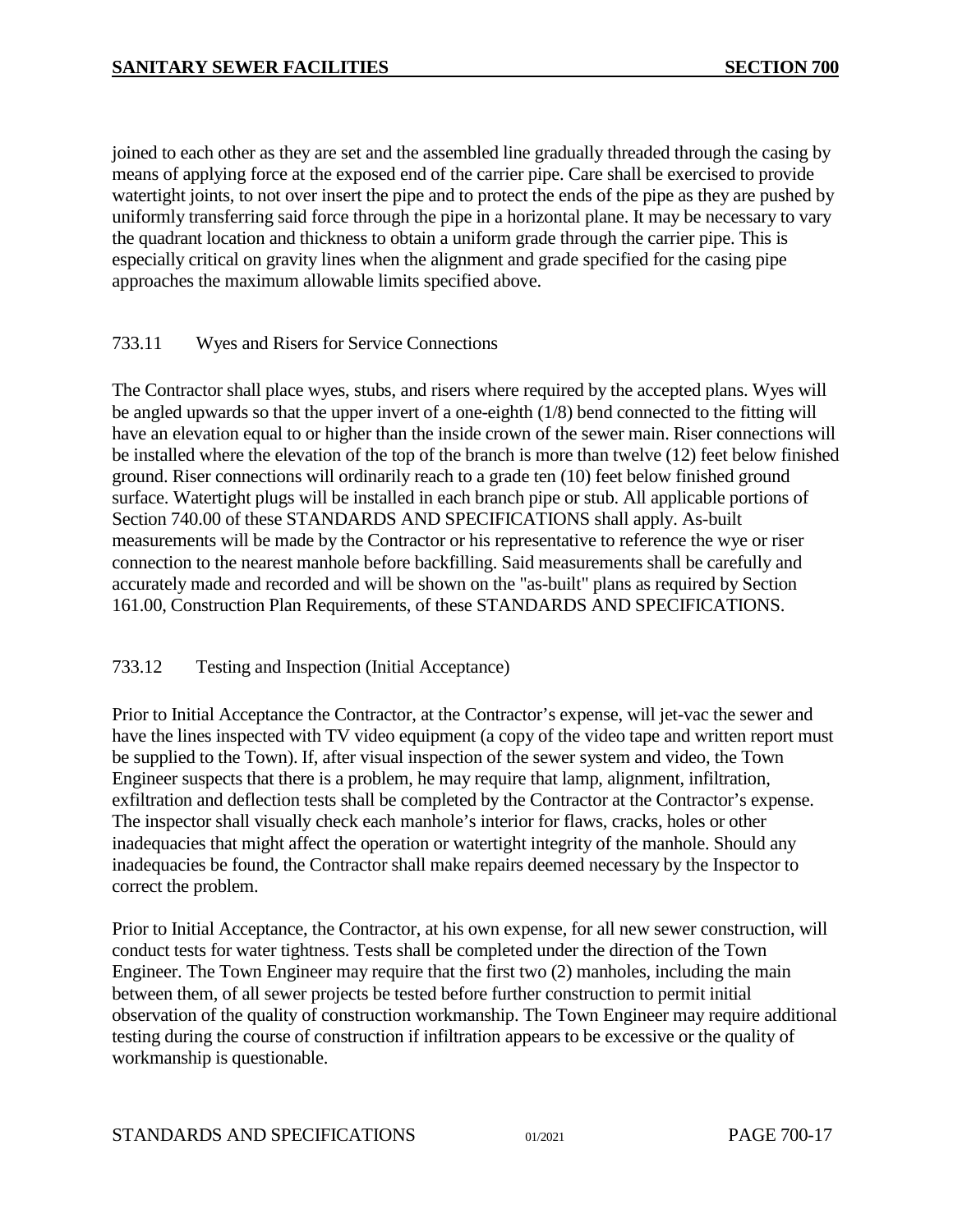Low pressure air testing of the sewer lines (including services) and vacuum testing of all manholes will be required by the Town Engineer. Air and vacuum testing shall be completed in accordance with ASTM C-828 and as described herein. The Contractor shall provide all equipment and personnel necessary to perform the required tests. The Town Engineer shall record times and pressure and vacuum readings during the test period. A test section shall not be any longer than the length of pipe between adjacent manholes.

The low-pressure air test for sewer lines and the vacuum test for manholes shall be done after completion of backfilling and compaction. If the Town Engineer determines that reliable and uniform results are produced by the Contractor's construction methods, the low-pressure air test may be done after initial backfill and compaction.

### 733.12.01 Air Testing Pipeline

The ends of the sewer pipe being tested shall be plugged and braced and the test section shall be pressurized to four (4) psi. The pressure pump shall be turned off and the air in the pipe allowed stabilizing for a minimum of two (2) minutes or until the pressure reaches three and one-half (3.5) psi. The time shall be monitored as the line either holds pressure or drops no more than one-half (.5) psi (if the ground water is higher than the top of the pipe, the test pressure will be increased to account for the high groundwater).

The portion of the line being tested shall be termed "acceptable" if the time required in minutes for the pressure to decrease from 3.5 to 3.0 psig (greater than the average back pressure of any ground water that may be over the pipe) shall not be less than the time shown for the given diameters in the following table: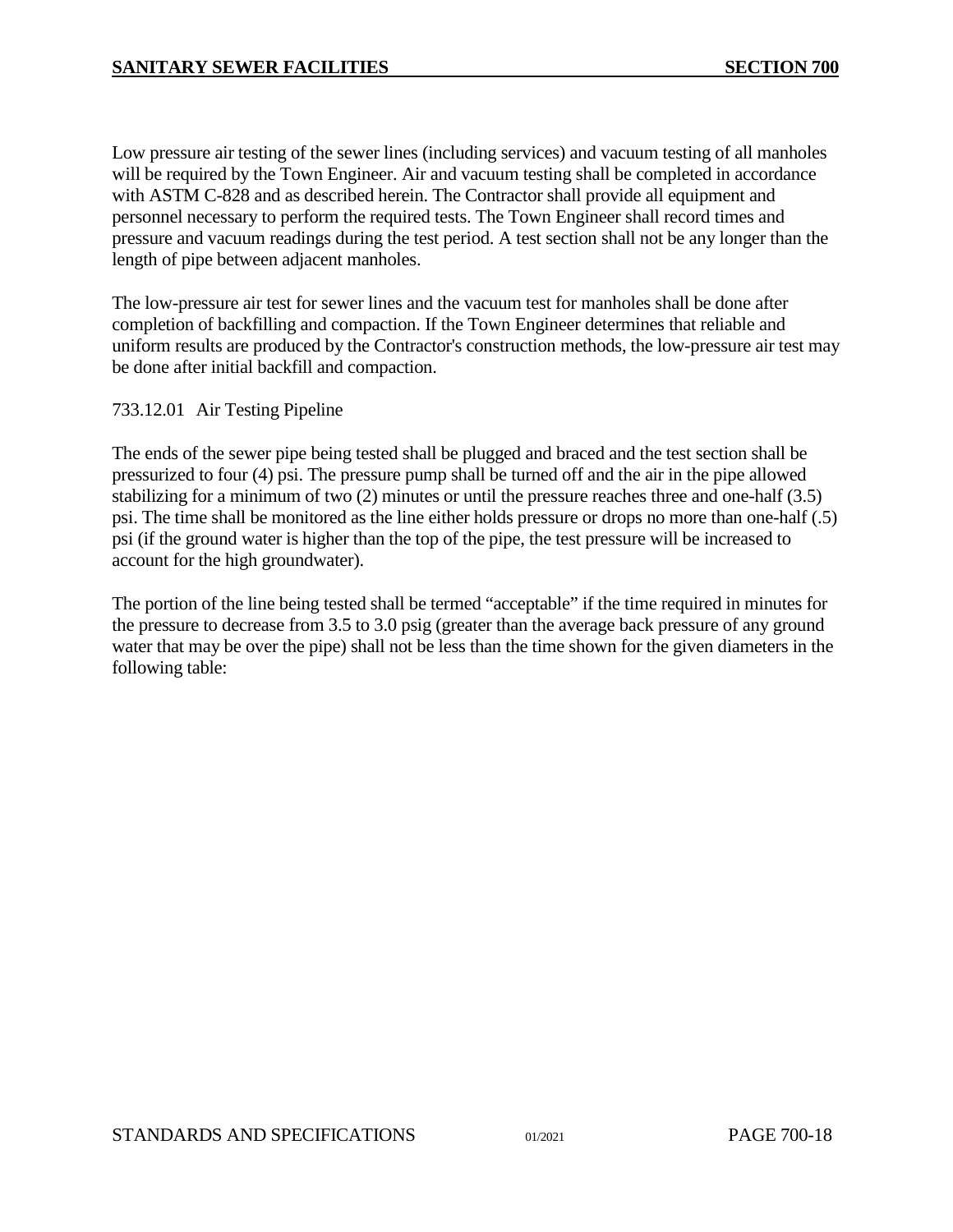|                |                | 3                 | $\overline{4}$ |                                                  |                                                        |                   |          |        |        |        |        |
|----------------|----------------|-------------------|----------------|--------------------------------------------------|--------------------------------------------------------|-------------------|----------|--------|--------|--------|--------|
|                | $\overline{2}$ | Length            | Time           |                                                  |                                                        |                   |          |        |        |        |        |
|                | Minimum        | for               | for            | Specified Minimum for Length (L) Shown (min:sec) |                                                        |                   |          |        |        |        |        |
| Pipe           | Time           | Minimum           | Longer         |                                                  |                                                        |                   |          |        |        |        |        |
| Diameter       | (min:          | Time              | Length         |                                                  |                                                        |                   |          |        |        |        |        |
| (in.)          | Sec)           | (f <sub>t</sub> ) | (sec)          | 100ft                                            | 150ft                                                  | 200 <sup>ft</sup> | $250$ ft | 300ft  | 350ft  | 400ft  | 450ft  |
| $\overline{4}$ | 1:53           | 597               | .190L          | 1:53                                             | 1:53                                                   | 1:53              | 1:53     | 1:53   | 1:53   | 1:53   | 1:53   |
| 6              | 2:50           | 398               | .427L          | 2:50                                             | 2:50                                                   | 2:50              | 2:50     | 2:50   | 2:50   | 2:51   | 3:12   |
| 8              | 3:47           | 298               | .760L          | 3:47                                             | 3:47                                                   | 3:47              | 3:47     | 3:48   | 4:26   | 5:04   | 5:42   |
| 10             | 4:43           | 239               | 1.187L         | 4:43                                             | 4:43                                                   | 4:43              | 4:57     | 5:56   | 6:55   | 7:54   | 8:54   |
| 12             | 5:40           | 199               | 1.709L         | 5:40                                             | 5:40<br>7:08<br>9:58<br>5:42<br>8:33<br>11:24<br>12:50 |                   |          |        |        |        |        |
| 15             | 7:05           | 159               | 2.671L         | 7:05                                             | 7:05                                                   | 8:54              | 11:08    | 13:21  | 15:35  | 17:48  | 20:02  |
| 18             | 8:30           | 133               | 3.846L         | 8:30                                             | 9:37                                                   | 12:49             | 16:01    | 19:14  | 22:26  | 25:38  | 28:51  |
| 21             | 9:55           | 114               | 5.235L         | 9:55                                             | 13:05                                                  | 17:27             | 21:49    | 26:11  | 30:32  | 34:54  | 39:16  |
| 24             | 11:20          | 99                | 6.837L         | 11:24                                            | 17:57                                                  | 22:48             | 28:30    | 34:11  | 39:53  | 45:35  | 51:17  |
| 27             | 12:45          | 88                | 8.653L         | 14:25                                            | 21:38                                                  | 28:51             | 36:04    | 43:16  | 50:30  | 57:42  | 64:54  |
| 30             | 14:10          | 80                | 10.683L        | 17:48                                            | 26:43                                                  | 35:37             | 44:31    | 53:25  | 62:19  | 71:13  | 80:07  |
| 33             | 15:35          | 72                | 12.926L        | 21:33                                            | 32:19                                                  | 43:56             | 53:52    | 64:38  | 75:24  | 86:10  | 96:57  |
| 36             | 17:00          | 66                | 15.384L        | 25:39                                            | 38:28                                                  | 51:17             | 64:06    | 76:55  | 89:44  | 102:34 | 115:23 |
| 42             | 19:74          | 57                | 20.942L        | 34:54                                            | 52:21                                                  | 69:49             | 87:15    | 104:42 | 122:10 | 139:37 | 157:04 |
| 48             | 22:67          | 50                | 27.352L        | 45:35                                            | 68:23                                                  | 91:11             | 113:58   | 136:46 | 159:33 | 182:21 | 205:09 |

#### TIME REQUIRED FOR A 0.5PSIG PRESSURE DROP FOR SIZE AND LENGTH OF PIPE

If ground water is known to exist, the test pressure is to be increased. An air pressure adjustment shall be added to the normal test starting pressure when ground water is present. The height of ground water in feet shall be divided by all readings. (For example, if the height of water is eleven (11) and one half (1/2) feet, then the added pressure will be 5 psig. This increases the 3.5 psig to 8.5 psig, and the 2.5 psig to 7.5 psig. The allowable drop of one pound and the timing remain the same**.**  *In no case however, should the starting test pressure exceed 9.0 psig.*

Sections of pipe that fail the air test shall have the defects repaired and the test shall be repeated. Repair and repeat testing shall be continued until the testing requirements are met.

# 733.12.02 Vacuum Testing Manholes

Manholes shall be tested before the ring and cover and grade adjustment rings have been installed. All pipes entering the manhole shall be plugged and braced and a vacuum of ten (10) inches of mercury shall be drawn. The vacuum pump shall be turned off and the time monitored as the vacuum drops one (1) inch. The vacuum must not drop more than one (1) inch for the duration of the time indicated in the following table: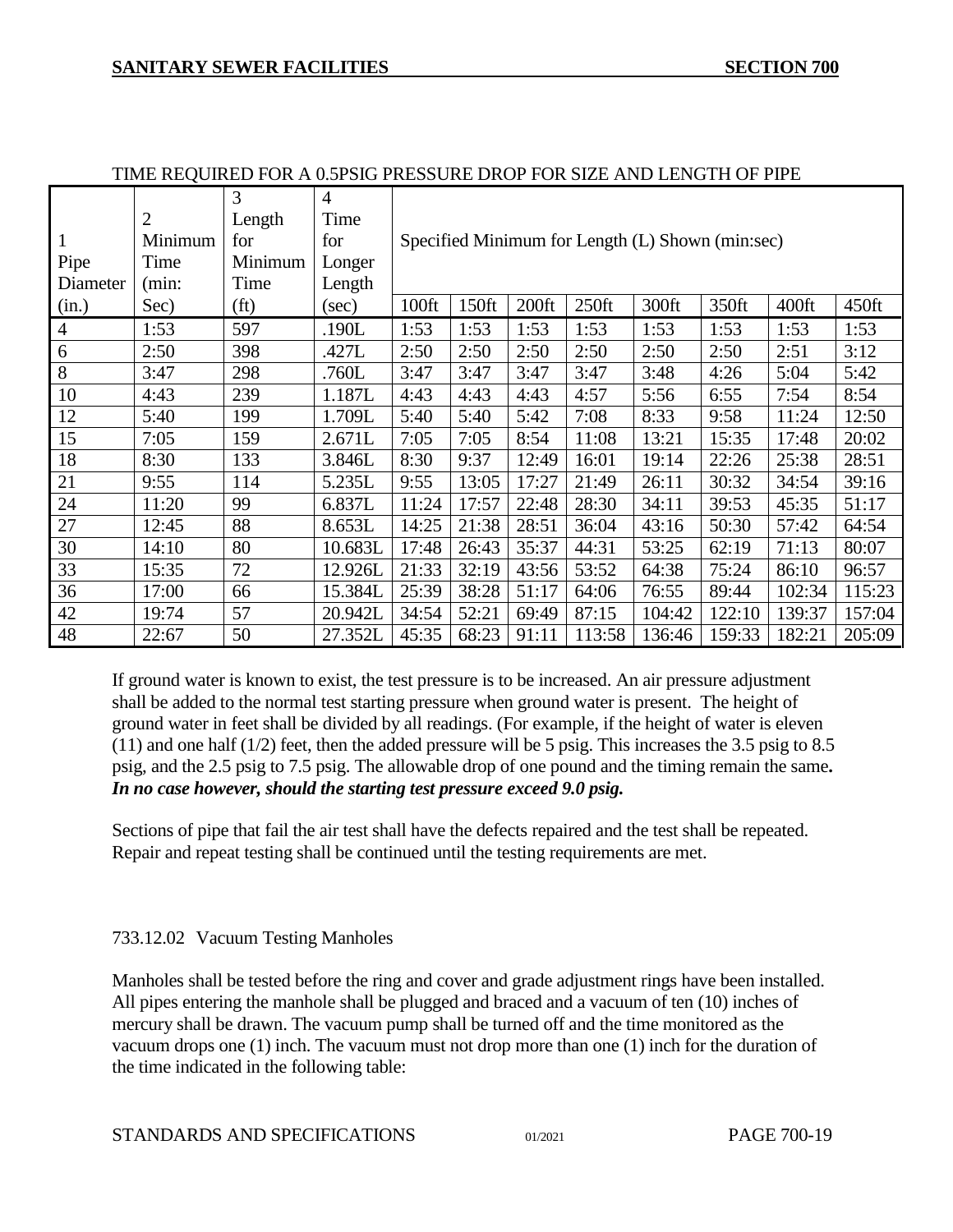| MINIMUM TEST TIMES FOR VARIOUS MANHOLE DIAMETERS |                |    |    |    |    |    |    |     |     |
|--------------------------------------------------|----------------|----|----|----|----|----|----|-----|-----|
|                                                  | Diameter (in.) |    |    |    |    |    |    |     |     |
|                                                  | 30             | 33 | 36 | 42 | 48 | 54 | 60 | 66  | 72  |
| Depth $(ft)$                                     | Time (sec)     |    |    |    |    |    |    |     |     |
| 8                                                | 11             | 12 | 14 | 17 | 20 | 23 | 26 | 29  | 33  |
| 10                                               | 14             | 15 | 18 | 21 | 25 | 29 | 33 | 36  | 41  |
| 12                                               | 17             | 18 | 21 | 25 | 30 | 35 | 39 | 43  | 49  |
| 14                                               | 20             | 21 | 25 | 30 | 35 | 41 | 16 | 51  | 57  |
| 16                                               | 22             | 24 | 39 | 34 | 40 | 46 | 52 | 58  | 67  |
| 18                                               | 25             | 27 | 32 | 38 | 45 | 52 | 59 | 65  | 73  |
| 20                                               | 28             | 30 | 35 | 42 | 50 | 53 | 65 | 72  | 81  |
| 22                                               | 31             | 33 | 39 | 46 | 55 | 64 | 72 | 79  | 89  |
| 24                                               | 33             | 36 | 42 | 51 | 59 | 64 | 78 | 87  | 97  |
| 26                                               | 36             | 39 | 46 | 55 | 64 | 75 | 85 | 94  | 105 |
| 28                                               | 39             | 42 | 49 | 59 | 69 | 81 | 91 | 101 | 113 |
| 30                                               | 42             | 45 | 53 | 63 | 74 | 87 | 98 | 108 | 121 |

Manholes that fail the vacuum test shall have the defects located and repaired and the test shall be repeated. Repair and repeat testing shall be continued until the testing requirements are met.

# 733.12.03 Deflection Testing Piping

All PVC sewer pipelines shall be tested for deflection after placement and compaction of backfill. Method of testing shall be by deflectometer of the rigid GO/No-GO type device. An alternative method will be permitted only by written permission of the Inspector. Maximum allowable deflection shall be five (5) percent of the pipe diameter. Any and all pipe with vertical deflection greater than the allowable shall be excavated, removed from the pipeline, replaced, backfilled and compacted as specified and retested.

Initial Acceptance of the sewer line shall be based on an inspection covering all items in this specification. The inspection will be done in an appropriate manner by representatives of the Town Engineer and shall comply with the requirements of Section 154.00, Inspections, of these STANDARDS AND SPECIFICATIONS. The Contractor will remedy, at his own expense, any poor alignment or any other defects in workmanship or materials revealed by conditional inspection. Final acceptance will be based on re-inspection of the sewer after the appropriate repairs and corrections are completed.

# <span id="page-19-0"></span>733.13 Testing and Inspection (Final Acceptance)

Prior to final acceptance the Contractor, at the Contractor' expense, will jet-rod the sewer and have the lines inspected with TV video equipment (a copy of the video tape and written report must be supplied to the Town). If, after visual inspection of the sewer main, the Town Engineer suspects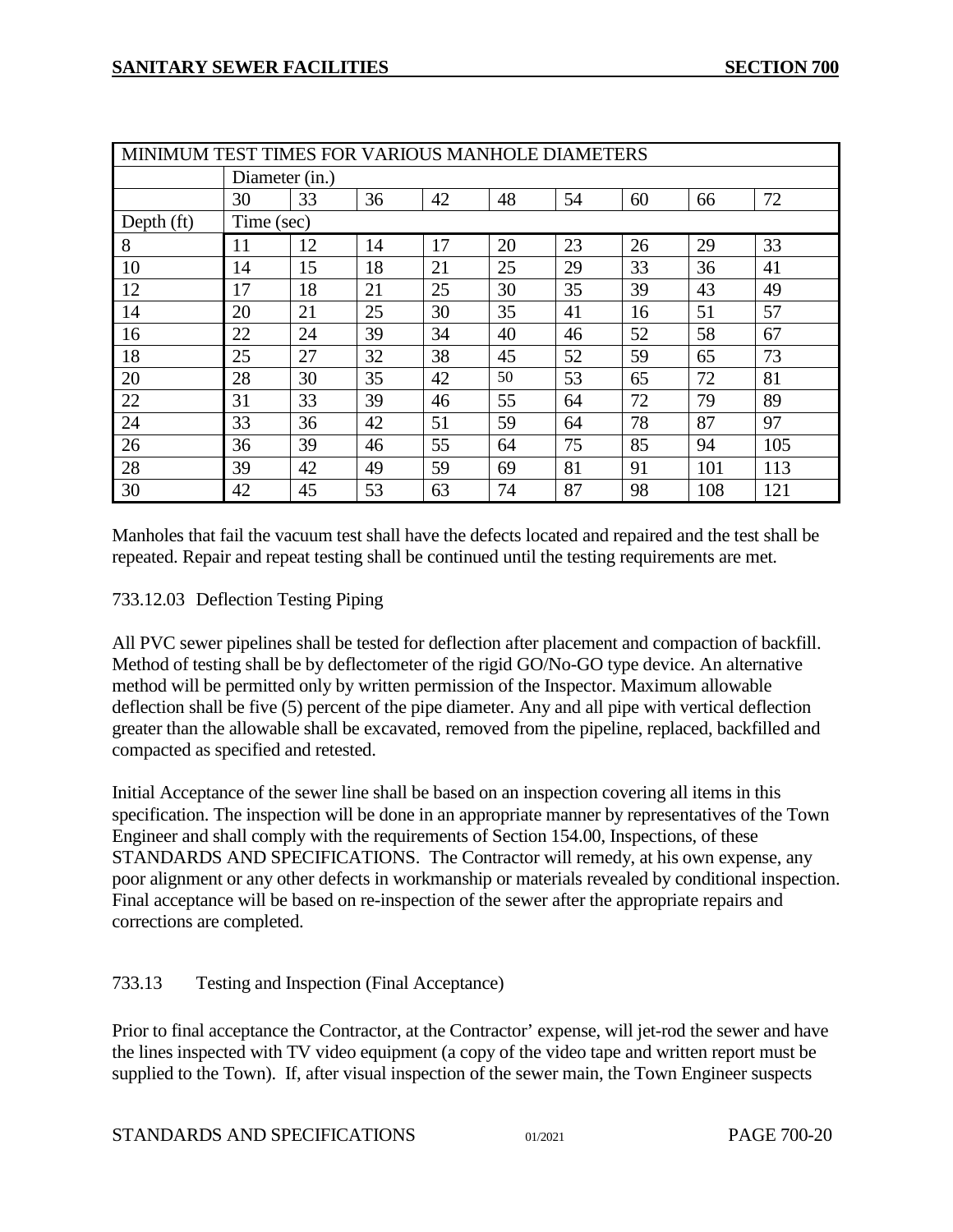that there is a problem, he may require that alignment, infiltration, exfiltration and deflection tests be completed by the Contractor at the Contractor's expense.

When required, infiltration tests will be conducted by placing an approved, calibrated V-notch weir in the line just above the lower manhole and plugging the line just above the upper manhole. Up to an hour time lapse will be allowed for the level of water behind the weir to stabilize before it is read. Any foreign matter hanging to the weir will be dislodged before reading. Successive readings will be taken until consistent results are attained.

When required, exfiltration tests will be conducted by plugging the line just above both the upper and lower manholes and adding water to the sewer up to a level marked in the upper manhole to produce a four (4) foot on the invert of the line at the midpoint between manholes. The water will be allowed to stand for a minimum of four (4) hours (preferably overnight) to allow absorption to take place in the walls of the manhole and pipe. Water will then be added to bring the water surface back to the mark. After a carefully timed interval, varying from fifteen (15) minutes to sixty- (60) minutes, the drop in elevation of the water surface will be recorded and converted to an exfiltration rate, or a measured amount of water will be added to bring the water level back to the mark and this amount of water converted to an exfiltration rate.

The exfiltration rate of the upper manhole may be determined in the same manner by plugging the line in both sides of this manhole. This amount of exfiltration may be subtracted from the rate determined above for the first test required on the project in order to determine the actual exfiltration rate resulting from the pipe joint leakage. The practical upper limit of head applied to the lower part of the line being tested is twenty (20) feet. Whenever the line is so steep as to require more head than this, an exfiltration test will not be attempted. The basic exfiltration leakage allowance will be increased by ten percent (10%) for each two (2) feet that the average actual head exceeds the basic four (4) feet of head, up to a maximum of thirty percent (30%).

### **The Town will not accept any sanitary sewer line where infiltration or exfiltration tests show leakage in the sewer line and manholes exceeding one hundred (100) gallons per inch diameter per mile per day between adjacent manholes.**

Final acceptance of the sewer line shall be based on an inspection covering all items in this specification. The inspection will be done in an appropriate manner by representatives of the Town Engineer and shall comply with the requirements of Section 154.00, Inspections, of these STANDARDS AND SPECIFICATIONS. The Contractor will remedy, at his own expense, any poor alignment or any other defects in workmanship or materials revealed by final inspection. Final acceptance will be based on reinspection of the sewer after the appropriate repairs and corrections are completed.

<span id="page-20-0"></span>733.14 Connection to Town Sewer System

STANDARDS AND SPECIFICATIONS  $01/2021$  PAGE 700-21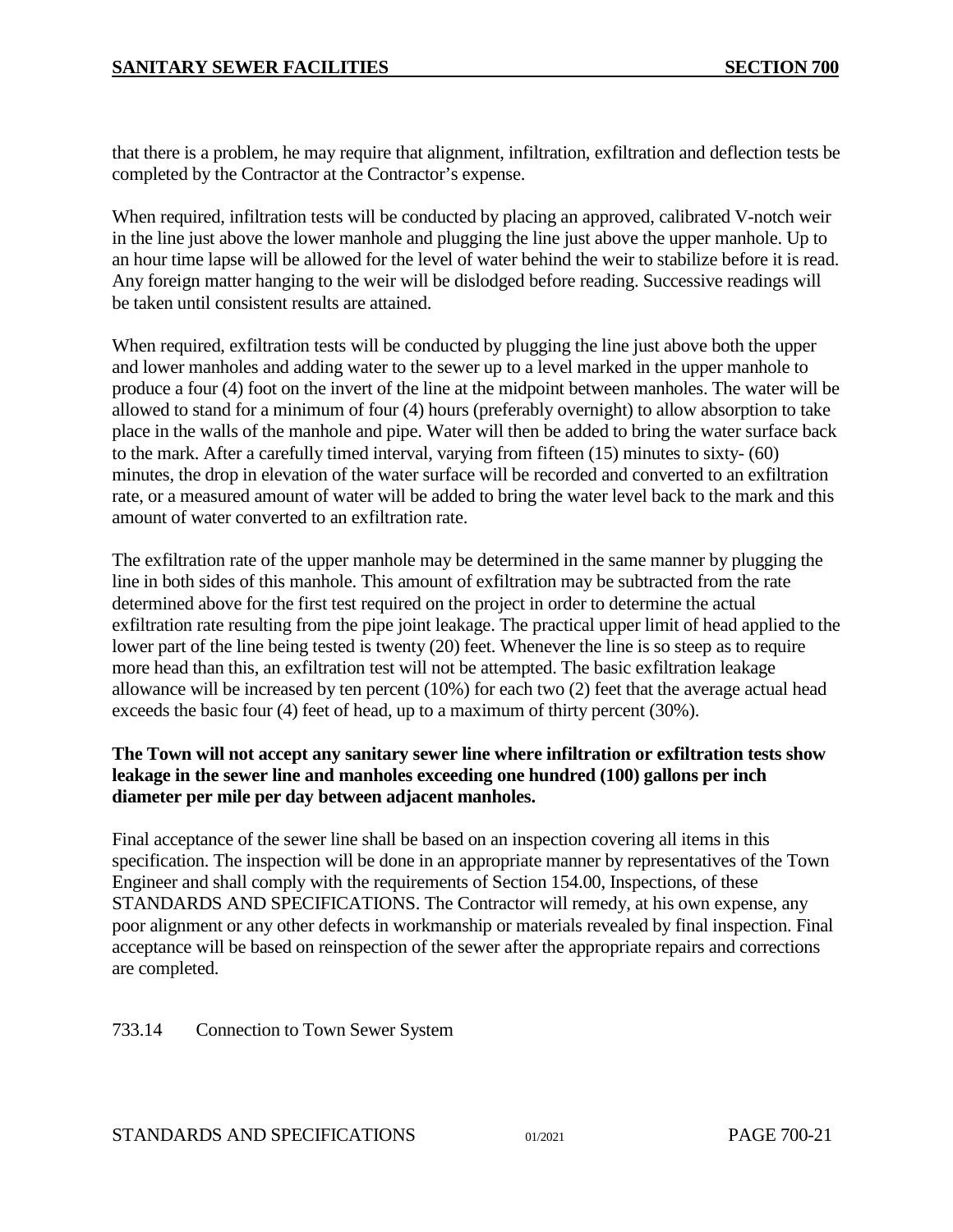Flow of any kind into the existing sewer system will not be allowed until the sewer has been satisfactorily completed and accepted for use by the Town Engineer.

### <span id="page-21-0"></span>**740.00 SANITARY SEWER SERVICE LINE CONSTRUCTION**

### <span id="page-21-1"></span>**741.00 Trenching, Backfilling and Compacting**

Trenching, backfilling and compacting shall be completed in accordance with Section 350.00, Trenching, Backfilling and Compacting, of these STANDARDS AND SPECIFICATIONS.

#### <span id="page-21-2"></span>**742.00 Materials**

### <span id="page-21-3"></span>742.01 Polyvinyl Chloride (PVC)

Pipe and fittings shall conform to the requirements of ASTM D3034. All joints shall be factory prepared compression type (elastomeric gasket joint), providing a watertight seal. A compression stop, as recommended by the pipe joint manufacturer, will be provided to seal the end joint of deadend stubs.

### <span id="page-21-4"></span>742.02 Inspection

All pipes shall be subject to inspection at the point of delivery in Erie. The purpose of this inspection is to reject pipe that fails to conform to the requirements of these STANDARDS AND SPECIFICATIONS. Plastic joint material damaged in any way shall be cause for rejection of that joint of pipe.

#### <span id="page-21-5"></span>**743.00 Installation**

### <span id="page-21-6"></span>743.01 General

All installation work shall conform to applicable portions of ASTM C-12 and to the pipe manufacturer's installation instructions.

### <span id="page-21-7"></span>743.02 Location and Alignment of Service

Sanitary sewer service lines shall be constructed on the shortest and straightest route possible. The service may be constructed with one or more horizontal one-eighth (1/8) bends between the house plumbing and the sanitary sewer main with the written approval of the Town Engineer. Clean-outs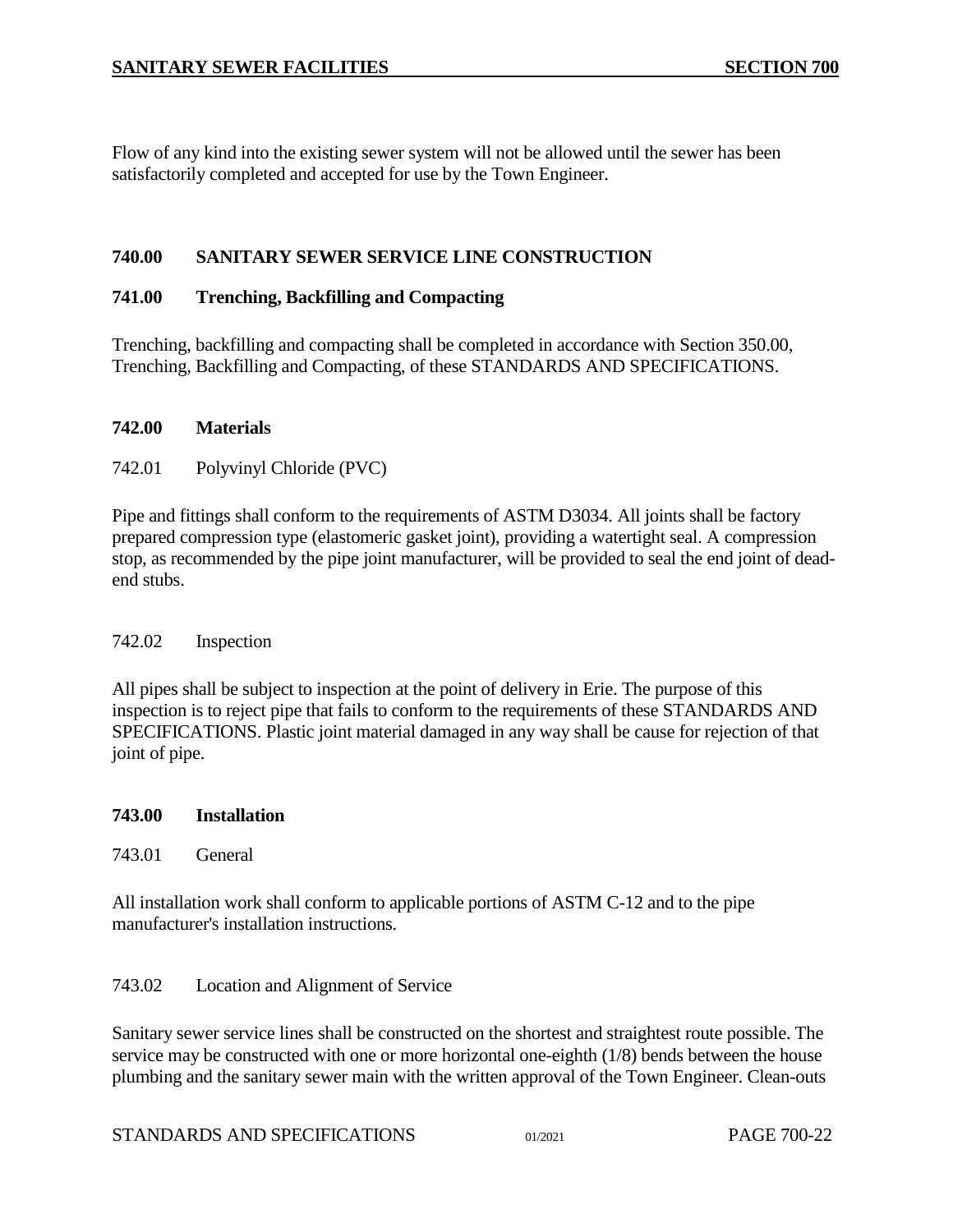shall be installed in accordance with UBC, the UPC and as described herein. Unless specific approval is obtained in writing from the Town Engineer, all sanitary sewer service lines shall have a minimum depth of three (3) feet.

At no time shall the service line be closer than three (3) feet to a side property line, and no service line may be constructed through or in front of an adjoining property. Sewer service lines shall be typically located a minimum of ten (10) feet to the low side of the water service, generally five (5) feet from the centerline of the lot, or as shown on the accepted plans. Generally, services shall not be located under driveways.

# <span id="page-22-0"></span>743.03 Crossing Sidewalk or Curb (Existing or Proposed)

In no instance will a trench extend beneath an existing sidewalk or curb. The pipe must be bored, jacked or tunneled through the earth under the sidewalk or curb. If the service line is installed prior to the placement of the sidewalk or curb, the trench shall be backfilled in accordance with Section 353.00, Backfilling for Pipelines and Service Lines, of these STANDARDS AND SPECIFICATIONS.

# <span id="page-22-1"></span>743.04 Service Stub-ins to Property Line

All sewer service lines shall be marked on the curb with an "X" or "S" symbol where the service crosses under the curb. All service stub-ins shall be stubbed into the lots, ten (10) feet beyond the back of walk or five (5) feet past any utility easement which ever is greater. All service stub-ins shall be plugged with a compression stop. All service stub-ins shall be located with the end marked with a 2x4 painted green.

THE PROPERTY OWNER SHALL BE RESPONSIBLE FOR THE MAINTENANCE OF THE SEWER SERVICE LINE UP TO BUT NOT INCLUDING THE MAIN, AS SET FORTH IN THE ERIE MUNICIPAL CODE, *SECTION 8-2-7*, *SERVICE LINES AND CONNECTIONS*.

# <span id="page-22-2"></span>743.05 Tapping the Main

When tapping into an existing main, the main will be tapped by machine, drilling a hole sized to fit the saddle being used for the tap. The Town Engineer shall approve the drilling machine and method of drilling. A representative of the Town shall inspect the main and saddle at every tap prior to backfilling. In the event that a tap is covered before it is inspected, the Contractor, at his own expense, shall uncover the tap and remove any concrete or mortar from around the fitting to allow for a visual inspection of the tap and the main. If the sewer main is cracked or broken during the process of locating and tapping, the Contractor shall, at his expense, immediately repair the broken. Sewer tapping saddle shall be an epoxy and double strapped saddle.